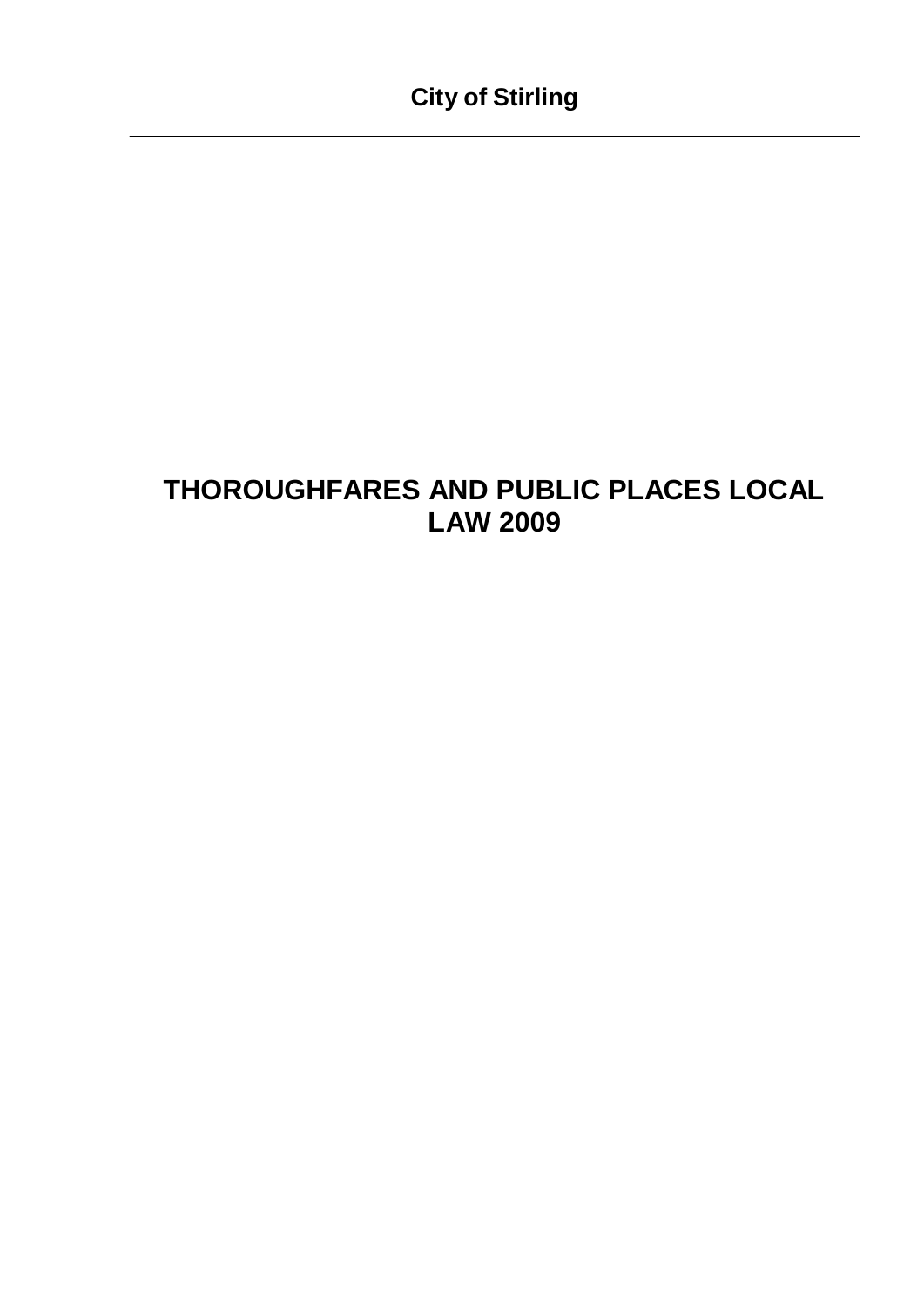### **Local Government Act 1995**

## **City of Stirling**

# **Thoroughfares and Public Places Local Law 2009**

### **CONTENTS**

|      | $\mathbf{1}$<br><b>Part 1 - Preliminary</b>            |    |  |
|------|--------------------------------------------------------|----|--|
| 1.1  |                                                        |    |  |
| 1.2  |                                                        |    |  |
| 1.3  |                                                        |    |  |
| 1.4  |                                                        |    |  |
| 1.5  |                                                        |    |  |
|      | Part 2 - Activities in thoroughfares and public places | 6  |  |
|      | Division 1 - General                                   | 6  |  |
| 2.1  |                                                        |    |  |
| 2.2  |                                                        |    |  |
| 2.3  |                                                        |    |  |
|      | Division 2 - Vehicle crossings                         | 8  |  |
| 2.4  |                                                        |    |  |
| 2.5  |                                                        |    |  |
|      | Division 3 - Verge treatments                          | 9  |  |
| 2.6  |                                                        |    |  |
| 2.7  |                                                        |    |  |
| 2.8  |                                                        |    |  |
| 2.9  |                                                        |    |  |
| 2.10 |                                                        |    |  |
| 2.11 |                                                        |    |  |
| 2.12 |                                                        |    |  |
|      | <b>Division 4 - Property numbers</b>                   | 11 |  |
| 2.13 |                                                        |    |  |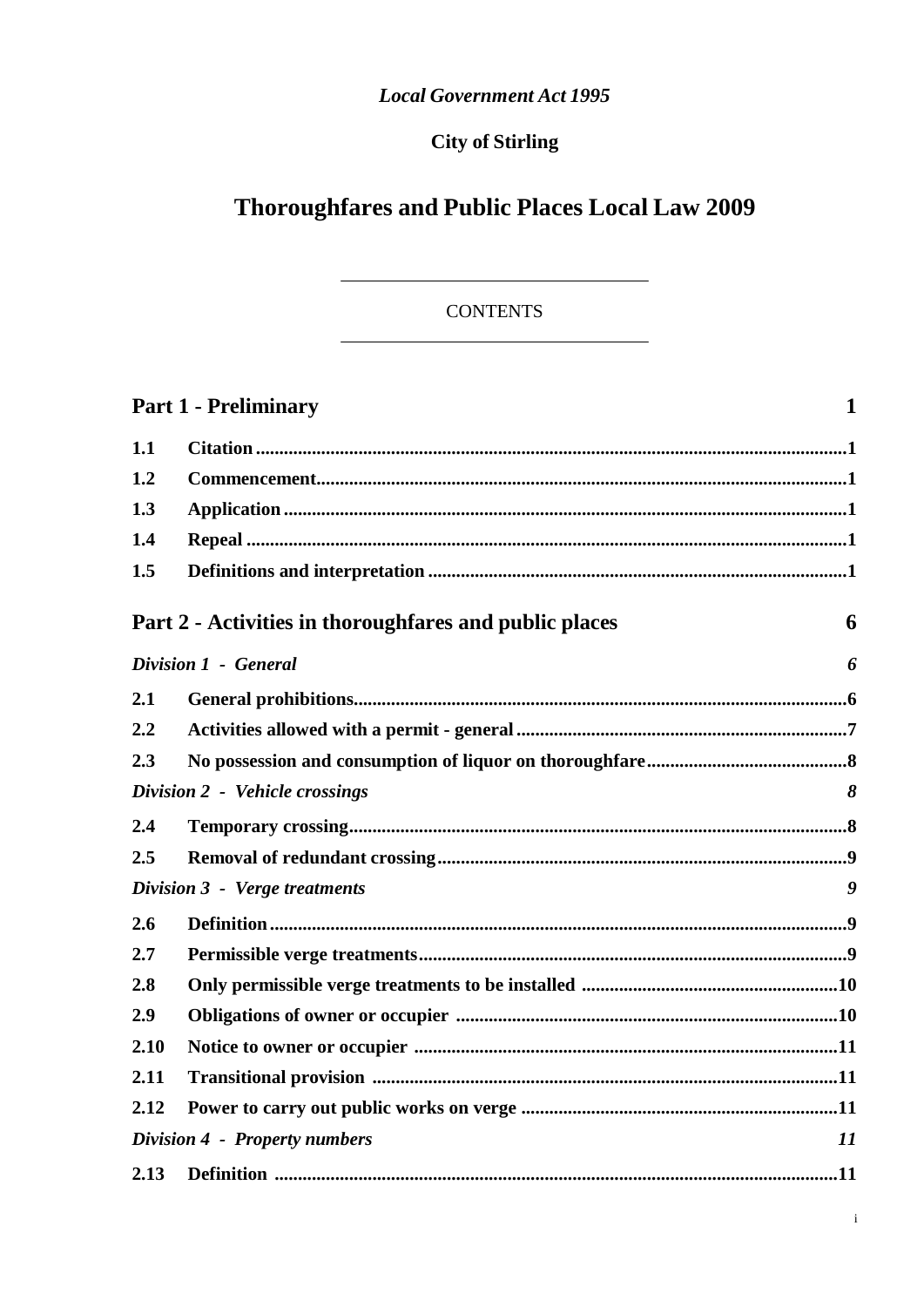| 2.14                       |                                                                  |    |  |  |  |
|----------------------------|------------------------------------------------------------------|----|--|--|--|
| Division 5 - Fencing<br>12 |                                                                  |    |  |  |  |
| 2.15                       |                                                                  |    |  |  |  |
|                            | Division 6 - Signs erected by the local government               | 12 |  |  |  |
| 2.16                       |                                                                  |    |  |  |  |
| 2.17                       |                                                                  |    |  |  |  |
|                            | Division 7 - Driving on a closed thoroughfare                    | 12 |  |  |  |
| 2.18                       |                                                                  |    |  |  |  |
|                            | Part 3 - Advertising signs on thoroughfares                      | 13 |  |  |  |
| 3.1                        |                                                                  |    |  |  |  |
| 3.2                        |                                                                  |    |  |  |  |
| 3.3                        |                                                                  |    |  |  |  |
| 3.4                        |                                                                  |    |  |  |  |
| 3.5                        |                                                                  |    |  |  |  |
| 3.6                        |                                                                  |    |  |  |  |
| 3.7                        |                                                                  |    |  |  |  |
| 3.8                        |                                                                  |    |  |  |  |
| 3.9                        |                                                                  |    |  |  |  |
|                            | Part 4 - Obstructing animals, vehicles or shopping trolleys      | 15 |  |  |  |
|                            | Division 1 - Animals and vehicles                                | 15 |  |  |  |
| 4.1                        | Leaving animal or vehicle in public place or on City property 15 |    |  |  |  |
| 4.2                        |                                                                  |    |  |  |  |
| 4.3                        |                                                                  |    |  |  |  |
|                            | Division 2 - Shopping trolleys                                   | 16 |  |  |  |
| 4.4                        |                                                                  |    |  |  |  |
| 4.5                        |                                                                  |    |  |  |  |
| 4.6                        |                                                                  |    |  |  |  |
| 4.7                        |                                                                  |    |  |  |  |
| 4.8                        |                                                                  |    |  |  |  |
| 4.9                        |                                                                  |    |  |  |  |
|                            | Part 5 - Trading in thoroughfares and public places<br>17        |    |  |  |  |
|                            | Division 1 - Stallholders and traders<br>17                      |    |  |  |  |

i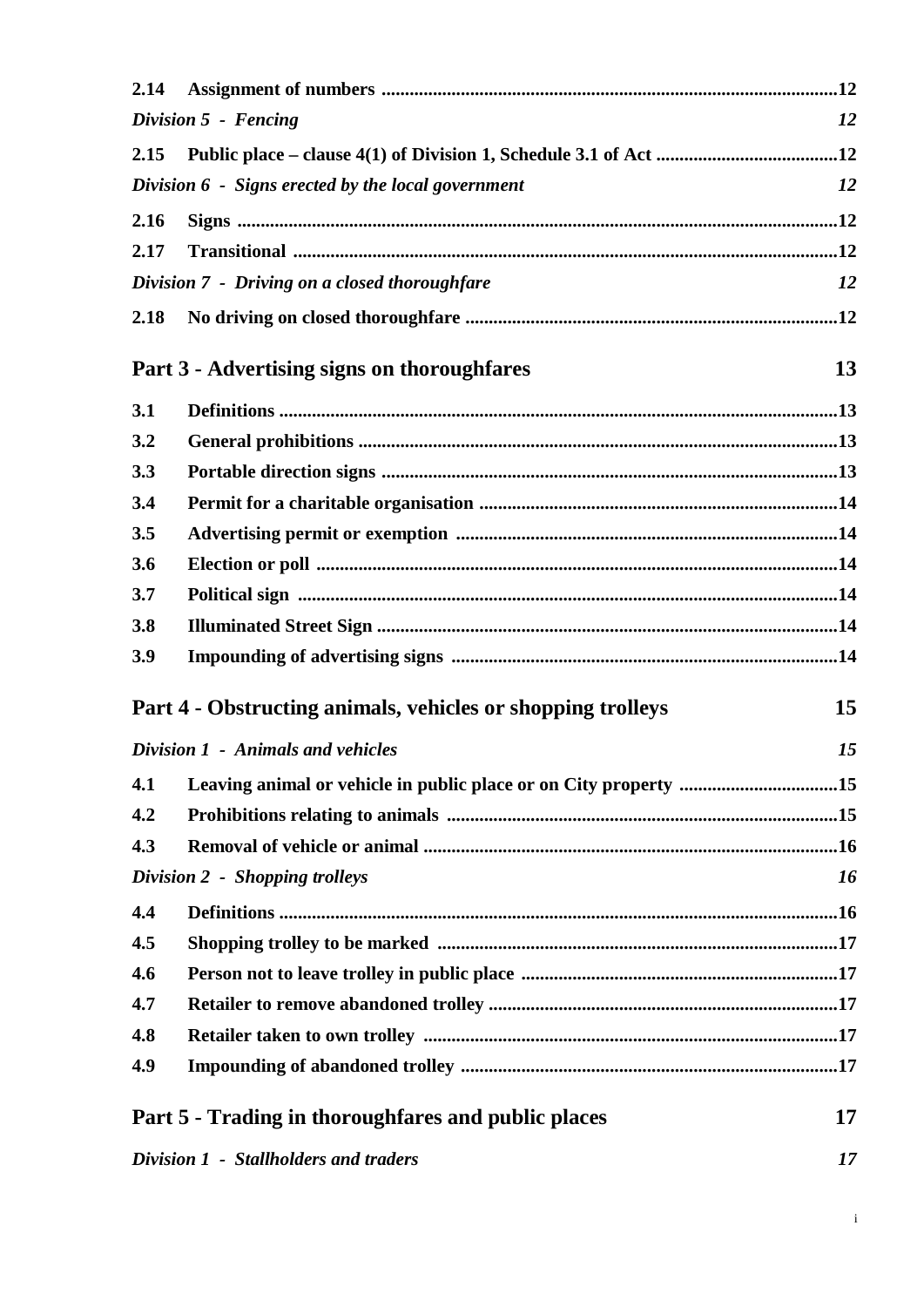| 5.1          |                                                                 |           |
|--------------|-----------------------------------------------------------------|-----------|
| 5.2          |                                                                 |           |
| 5.3          |                                                                 |           |
| 5.4          |                                                                 |           |
| 5.5          | Exemptions from requirement to pay fee or to obtain a permit 19 |           |
| 5.6          |                                                                 |           |
|              | Division 2 - Street entertainers                                | <b>20</b> |
| 5.7          |                                                                 |           |
| 5.8          |                                                                 |           |
| 5.9          |                                                                 |           |
| 5.10         |                                                                 |           |
| 5.11         |                                                                 |           |
|              | Division 3 - Outdoor eating facilities on public places         | 20        |
| 5.12         |                                                                 |           |
| 5.13         |                                                                 |           |
| 5.14         |                                                                 |           |
| 5.15         |                                                                 |           |
|              | Part 6 - Permits                                                | 21        |
|              | Division $1$ – Applying for a permit                            | 21        |
| 6.1          |                                                                 |           |
| 6.2          |                                                                 |           |
| 6.3          |                                                                 |           |
|              |                                                                 |           |
|              |                                                                 |           |
|              | <b>Division 2 - Conditions</b>                                  | 23        |
| 6.4          |                                                                 |           |
| 6.5          |                                                                 |           |
| 6.6          |                                                                 |           |
|              | Division 3 - General                                            | 24        |
| 6.7          |                                                                 |           |
| 6.8          |                                                                 |           |
| 6.9          |                                                                 |           |
| 6.10         |                                                                 |           |
| 6.11<br>6.12 |                                                                 |           |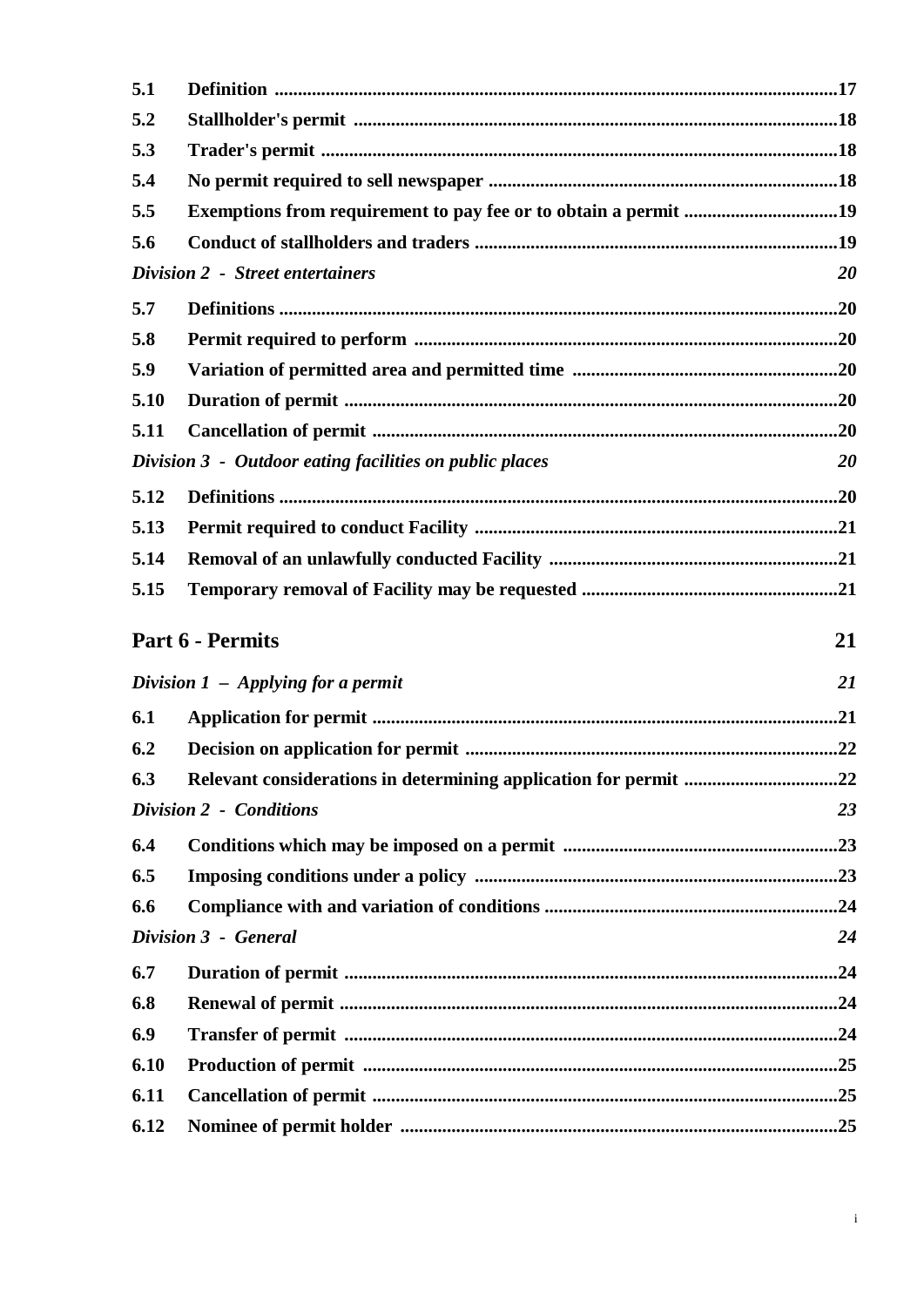|     | <b>Part 7 - Objections and appeals</b>          | 25 |
|-----|-------------------------------------------------|----|
| 7.1 |                                                 |    |
|     | <b>Part 8 - Notices</b>                         | 25 |
| 8.1 |                                                 |    |
| 8.2 |                                                 |    |
| 8.3 |                                                 |    |
| 8.4 |                                                 |    |
|     | <b>Part 9 - Enforcement</b>                     | 26 |
|     | Division 1 - Notices given under this local law | 26 |
| 9.1 |                                                 |    |
| 9.2 |                                                 |    |
| 9.3 |                                                 |    |
| 9.4 |                                                 |    |
| 9.5 |                                                 |    |
|     | <b>Schedule 1 - Prescribed offences</b>         | 28 |

i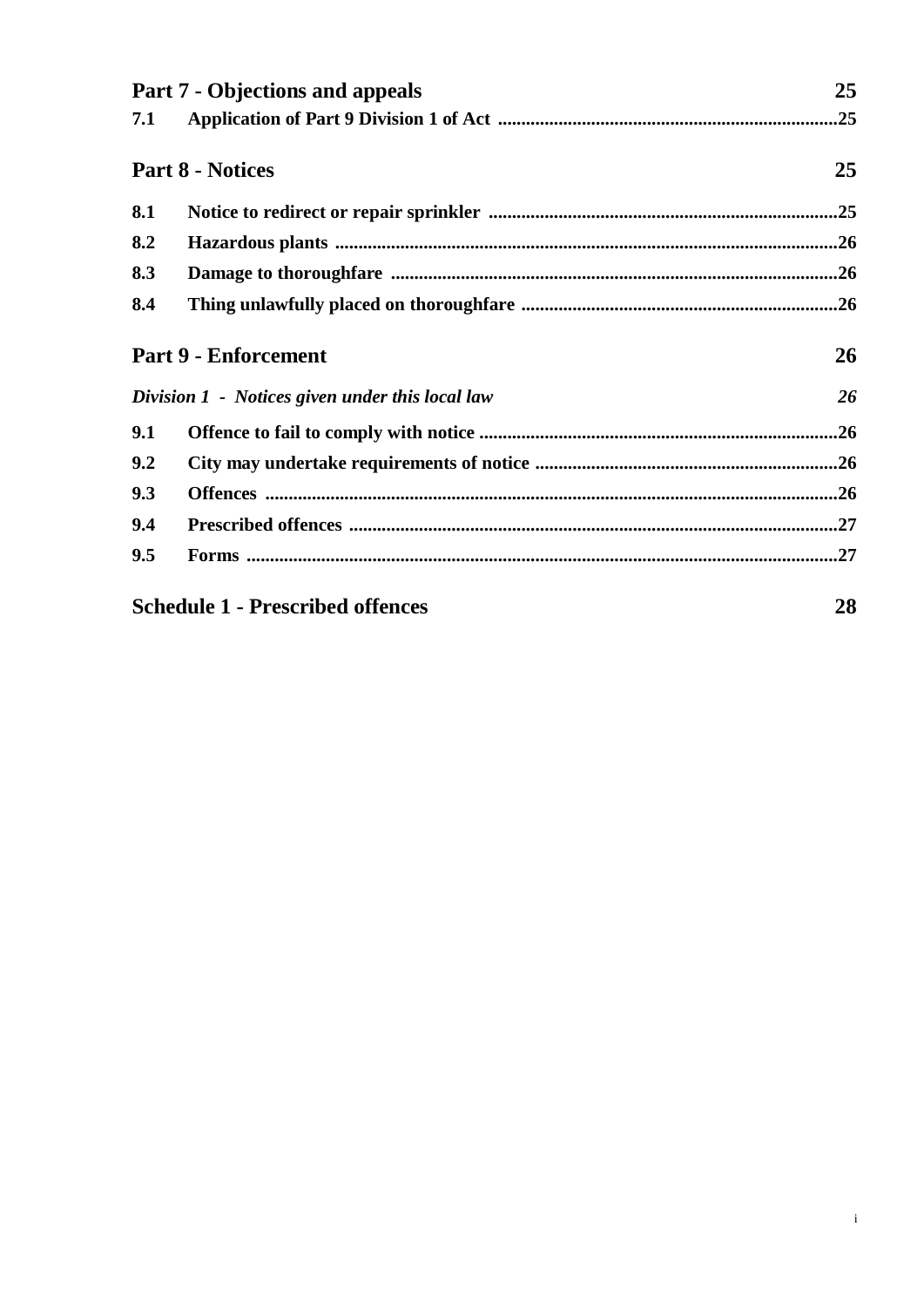### **City of Stirling**

## **Thoroughfares and Public Places Local Law 2009**

Under the powers conferred by the *Local Government Act 1995* and all other powers enabling it, the Council of the City of Stirling resolved on 3 March 2009 to make this local law.

## **Part 1 - Preliminary**

#### <span id="page-5-1"></span><span id="page-5-0"></span>**1.1 Citation**

This local law may be cited as the *City of Stirling Thoroughfares and Public Places Local Law 2009*.

#### <span id="page-5-2"></span>**1.2 Commencement**

This local law commences on the  $14<sup>th</sup>$  day after the day on which it is published in the *Government Gazette*.

#### <span id="page-5-3"></span>**1.3 Application**

This local law applies throughout the district.

#### <span id="page-5-4"></span>**1.4 Repeal**

The City Of Stirling Local Laws 241 – 280 (Prevention Of Damage To, Obstruction Of And Misuse Of Streets And Council Property), 282 ,486 – 490 (Street Lawns And Gardens), 655 – 666 (Hawkers And Stallkeepers), 730 – 744 (Street Trading), published in the *Government Gazette* on 12 May 1971, are repealed.

#### <span id="page-5-5"></span>**1.5 Definitions and interpretation**

In this local law -

**"Act"** means the *Local Government Act 1995*;

"**applicant**" means a person who applies for a permit;

**"authorised person"** means a person authorised by the City under section 9.10 of the Act to perform any of the functions of an authorised person under this local law;

**"built-up area"** has the meaning given to it in the *Road Traffic Code 2000*;

| " <i>built-up area</i> means the territory contiguous to and including any road – |                                                                                                                                                                               |  |  |  |
|-----------------------------------------------------------------------------------|-------------------------------------------------------------------------------------------------------------------------------------------------------------------------------|--|--|--|
| (a)                                                                               | on which there is provision for street lighting at intervals of not over 100m for a distance of at<br>least 500m or, if the road is shorter than 500m, for the whole road; or |  |  |  |
| (b)                                                                               | which is built up with structures devoted to business, industry or dwelling houses at intervals<br>of less than 100m for a distance of 500m or more;"                         |  |  |  |
|                                                                                   |                                                                                                                                                                               |  |  |  |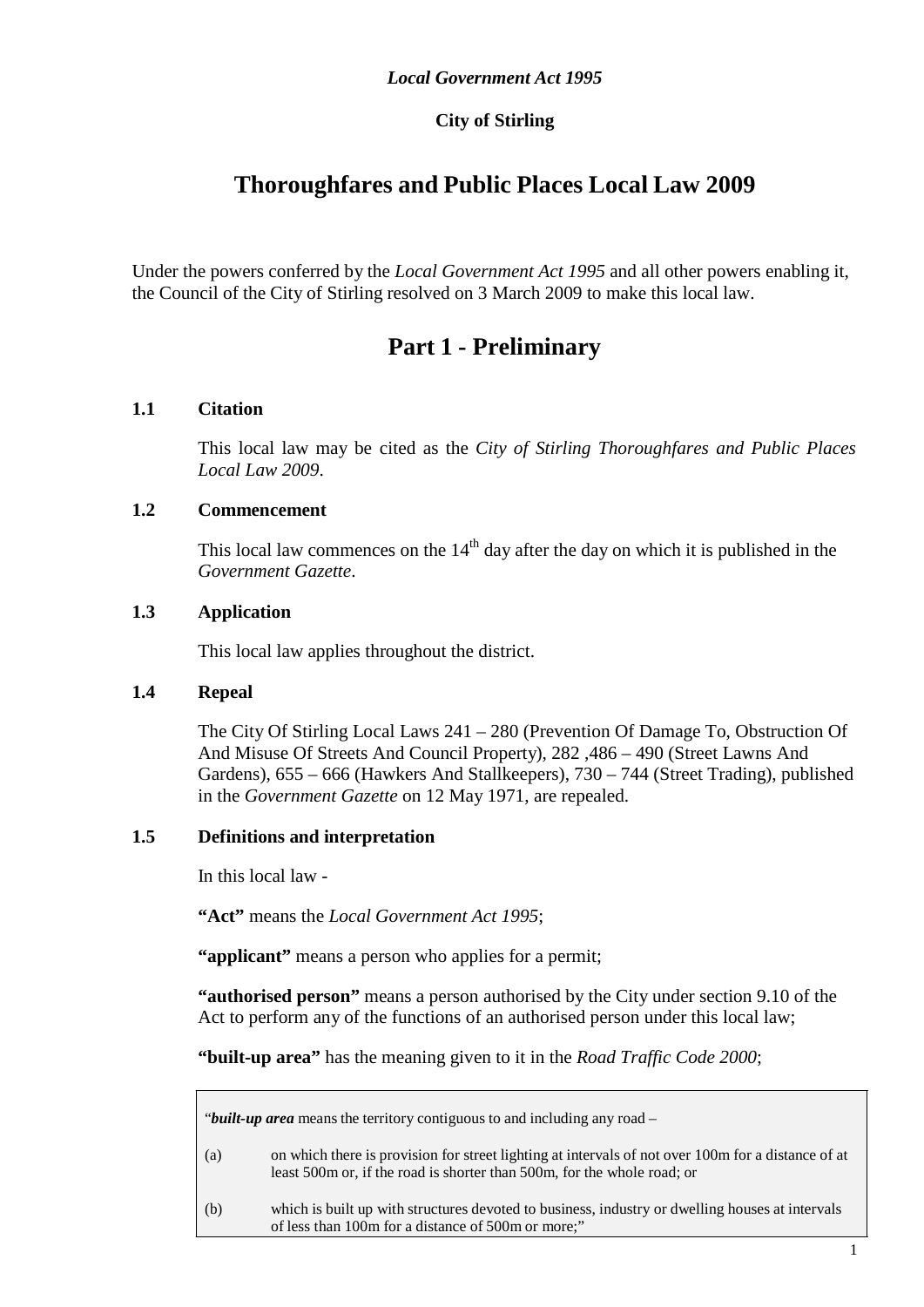**"bulk rubbish container"** means a bin or container designed or used for holding a substantial quantity of rubbish and which is unlikely to be lifted without mechanical assistance, but does not include a bin or container used in connection with the City's regular domestic rubbish collection service;

**"carriageway"** has the meaning given to it in the *Road Traffic Code 2000*;

"*carriageway* means a portion of a road that is improved, designed or ordinarily used for vehicular traffic, and includes the shoulders, and areas, including embayments, at the side or centre of the carriageway, used for the stopping or parking of vehicles; and, where a road has 2 or more of those portions divided by a median strip, the expression means each of those portions, separately;"

[Regulation 3 of the *Road Traffic Code 2000*]

**"CEO"** means the chief executive officer of the City;

**"charitable organisation"** means an institution, association, club, society or body whether incorporated or not, the objects of which are of a charitable, benevolent, religious, cultural, educational, recreational, sporting or other like nature and from which any member does not receive any pecuniary profit except where the member is an employee or the profit is an honorarium;

**"City"** means the City of Stirling;

**"City property"** means anything except a thoroughfare –

- (a) which belongs to the City;
- (b) of which the City is the management body under the *Land Administration Act 1997*; or
- (c) which is an 'otherwise unvested facility' within section 3.53 of the Act;

"*otherwise unvested facility* means a thoroughfare, bridge, jetty, drain, or watercourse belonging to the Crown, the responsibility for controlling or managing which is not vested in any person other than under this section."

[Section 3.53 of the *Local Government Act 1995*]

**"commencement day"** means the day on which this local law comes into operation;

**"Council"** means the council of the City;

**"crossing"** means a crossing giving access from a public thoroughfare to -

- (a) private land; or
- (b) a private thoroughfare serving private land;

**"crossover"** has the same meaning as crossing;

*Note: crossings are also dealt with in regulations 12 to 15 of the Local Government (Uniform Local Provisions) Regulations 1996. Those include provisions relating to construction, cost sharing, repair, and crossings affecting declared main roads.*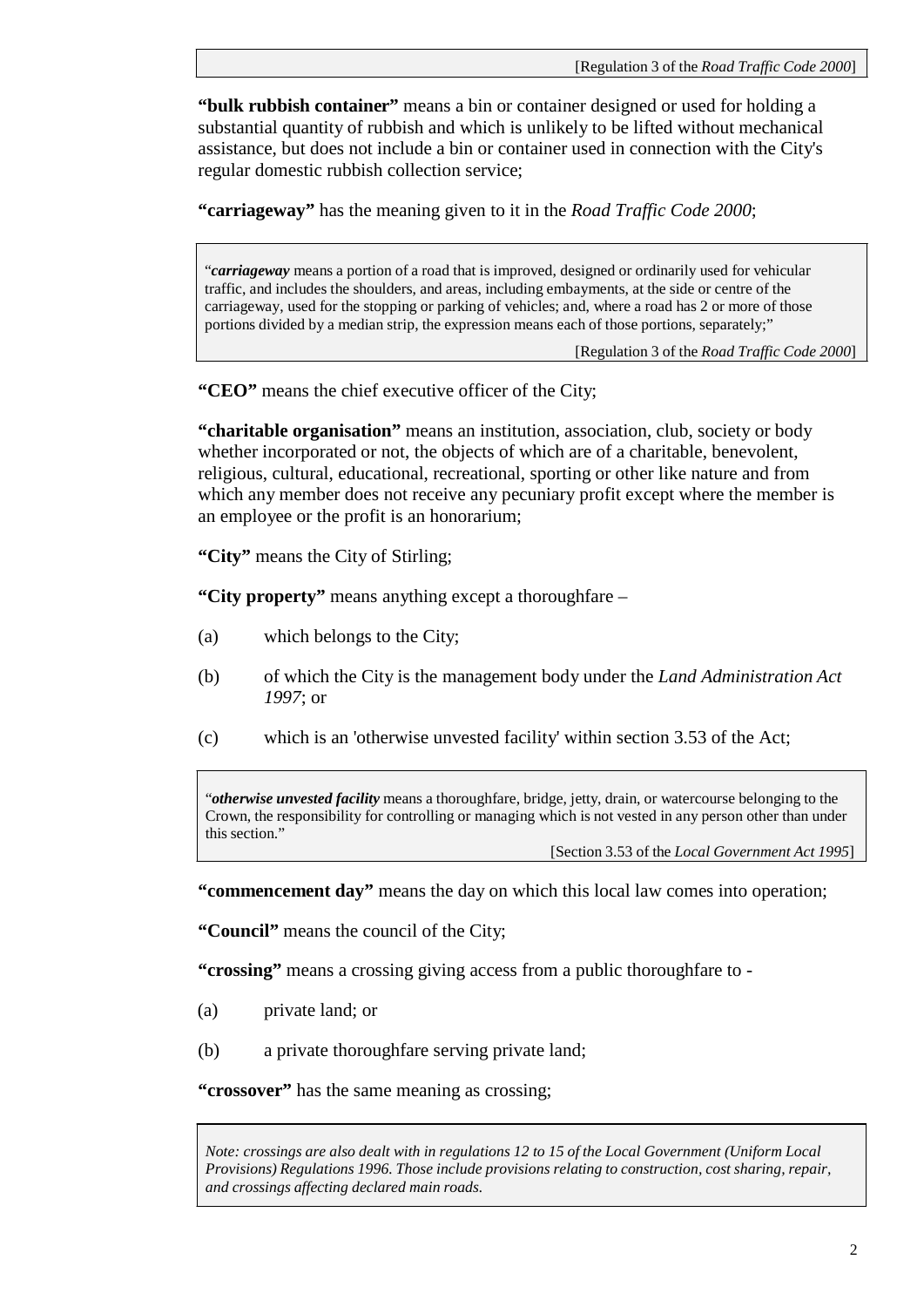**"district"** means the district of the City;

**"footpath"** has the meaning given to it in the *Road Traffic Code 2000*;

"*footpath* means an area that is open to the public that is designated for, or has as one of its main uses, use by pedestrians;"

[Regulation 3 of the *Road Traffic Code 2000*]

**"garden"** means any part of a thoroughfare which is planted, developed or treated, otherwise than as a lawn, with one or more plants but does not include the planting of a tree;

**"intersection"** has the meaning given to it in the *Road Traffic Code 2000*;

| " <i>intersection</i> means $-$ |                                                                                                              |  |
|---------------------------------|--------------------------------------------------------------------------------------------------------------|--|
| (a)                             | the area where 2 or more carriageways meet; or                                                               |  |
| (b)                             | the area within which vehicles, travelling by, on or from different carriageways may come<br>into conflict;" |  |
|                                 | [Regulation 3 of the <i>Road Traffic Code 2000</i> ]                                                         |  |

**"kerb"** includes the edge of a carriageway;

**"lawn"** means any part of a thoroughfare which –

- (a) is planted, by any person, only with grass, or with a similar plant; or
- (b) is planted, by the City, with any other plant;

**"liquor"** has the meaning given to it in section 3 of the *Liquor Control Act 1988*;

| "liquor means — |                                                                                                                                                                        |  |  |
|-----------------|------------------------------------------------------------------------------------------------------------------------------------------------------------------------|--|--|
| (a)             | a substance intended for human consumption which at $20^{\circ}$ Celsius contains more than 1.15%<br>ethanol by volume, or such other proportion as is prescribed; and |  |  |
| (b)             | any other substance prescribed as being liquor for the purposes of this Act; and                                                                                       |  |  |
| (c)             | any thing that, for the purposes of sale, is held out to be such a substance;"                                                                                         |  |  |
|                 | [Section 3 of the Liquor Control Act 1988]                                                                                                                             |  |  |

**"lot"** has the meaning given to it in the *Planning and Development Act 2005*;

| "lot means a defined portion of land — |                                                                                                                                                                              |                                                                                         |  |
|----------------------------------------|------------------------------------------------------------------------------------------------------------------------------------------------------------------------------|-----------------------------------------------------------------------------------------|--|
| (a)                                    | depicted on a plan or diagram available from, or deposited with, the Authority and for which a<br>separate Crown grant or certificate of title has been or can be issued; or |                                                                                         |  |
| (b)                                    |                                                                                                                                                                              | depicted on a diagram or plan of survey of a subdivision approved by the Commission; or |  |
| (c)                                    | which is the whole of the land the subject of $-$                                                                                                                            |                                                                                         |  |
|                                        | (i)                                                                                                                                                                          | a Crown grant issued under the Land Act 1933 <sup>2</sup> ; or                          |  |
|                                        | (i)                                                                                                                                                                          | a certificate of title registered under the <i>Transfer of Land Act 1893</i> ; or       |  |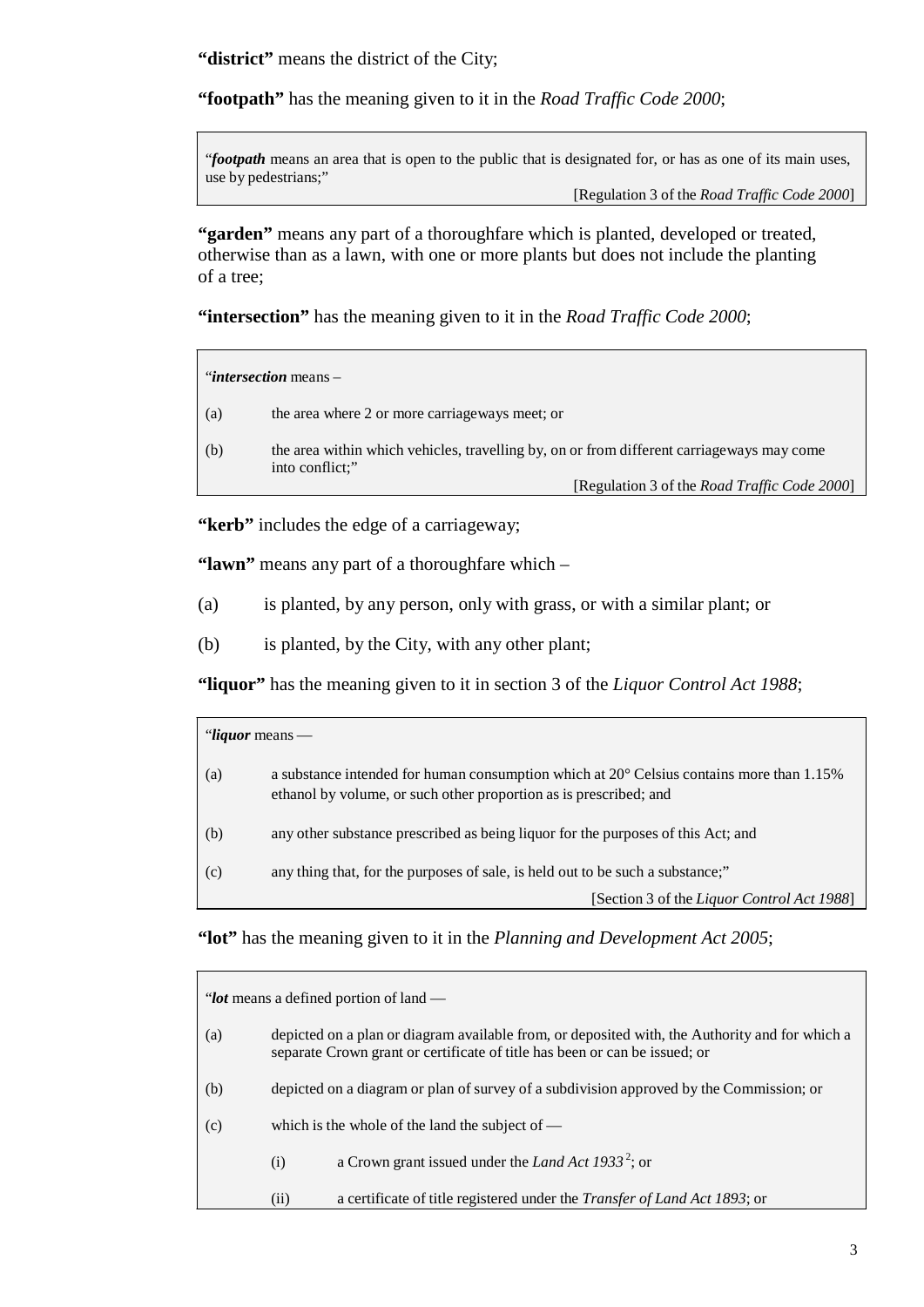- (iii) a survey into a location or lot under section 27(2) of the *Land Administration Act 1997* or a certificate of Crown land title the subject of such a survey; or
- (iv) a part-lot shown on a diagram or plan of survey of a subdivision deposited with the Authority; or
- (v) a conveyance registered under the *Registration of Deeds Act 1856*,

but does not include a lot in relation to a strata scheme, a lot in relation to a survey-strata scheme, or a lot shown as common property on a survey-strata plan, as those terms are defined in the *Strata Titles Act 1985*;"

[Section 4 of the *Planning and Development Act 2005*]

**"nature strip"** has the meaning given to it in the *Road Traffic Code 2000*;

"*nature strip* means an area between a carriageway and the front boundary of adjacent land, but does not include a path;"

[Regulation 3 of the *Road Traffic Code 2000*]

**"occupier"**, in relation to land, does not include the City;

"*occupier* where used in relation to land means the person by whom or on whose behalf the land is actually occupied or, if there is no occupier, the person entitled to possession of the land, and includes a person in unauthorised occupation of Crown land and where under a licence or concession there is a right to take profit of Crown land specified in the licence or concession, means the person having that right;"

[Section 1.4 of the *Local Government Act 1995*]

**"owner"**, in relation to land, does not include the City;

| "owner, where used in relation to land — |                                                                                                                                                                                            |                                                                                                                                                                                                                                                                                                                                 |  |  |
|------------------------------------------|--------------------------------------------------------------------------------------------------------------------------------------------------------------------------------------------|---------------------------------------------------------------------------------------------------------------------------------------------------------------------------------------------------------------------------------------------------------------------------------------------------------------------------------|--|--|
| (a)                                      | means a person who is in possession as —                                                                                                                                                   |                                                                                                                                                                                                                                                                                                                                 |  |  |
|                                          | (i)                                                                                                                                                                                        | the holder of an estate of freehold in possession in the land, including an estate or<br>interest under a contract or an arrangement with the Crown or a person, by virtue of<br>which contract or arrangement the land is held or occupied with a right to acquire<br>by purchase or otherwise the fee simple; or              |  |  |
|                                          | (ii)                                                                                                                                                                                       | a Crown lessee or a lessee or tenant under a lease or tenancy agreement of the land<br>which in the hands of the lessor is not rateable land under this Act, but which in the<br>hands of the lessee or tenant is by reason of the lease or tenancy rateable land under<br>this or another Act for the purposes of this Act; or |  |  |
|                                          | (iii)                                                                                                                                                                                      | a mortgagee of the land; or                                                                                                                                                                                                                                                                                                     |  |  |
|                                          | (iv)                                                                                                                                                                                       | a trustee, executor, administrator, attorney, or agent of a holder, lessee, tenant, or<br>mortgagee, mentioned in this paragraph;                                                                                                                                                                                               |  |  |
|                                          | or                                                                                                                                                                                         |                                                                                                                                                                                                                                                                                                                                 |  |  |
| (b)                                      | where there is not a person in possession, means the person who is entitled to possession of<br>the land in any of the capacities mentioned in paragraph (a), except that of mortgagee; or |                                                                                                                                                                                                                                                                                                                                 |  |  |
| (c)                                      | where, under a licence or concession there is a right to take profit of Crown land specified in<br>the licence or concession, means the person having that right; or                       |                                                                                                                                                                                                                                                                                                                                 |  |  |
| (d)                                      | where a person is lawfully entitled to occupy land which is vested in the Crown, and which<br>has no other owner according to paragraph (a), (b), or (c), means the person so entitled; or |                                                                                                                                                                                                                                                                                                                                 |  |  |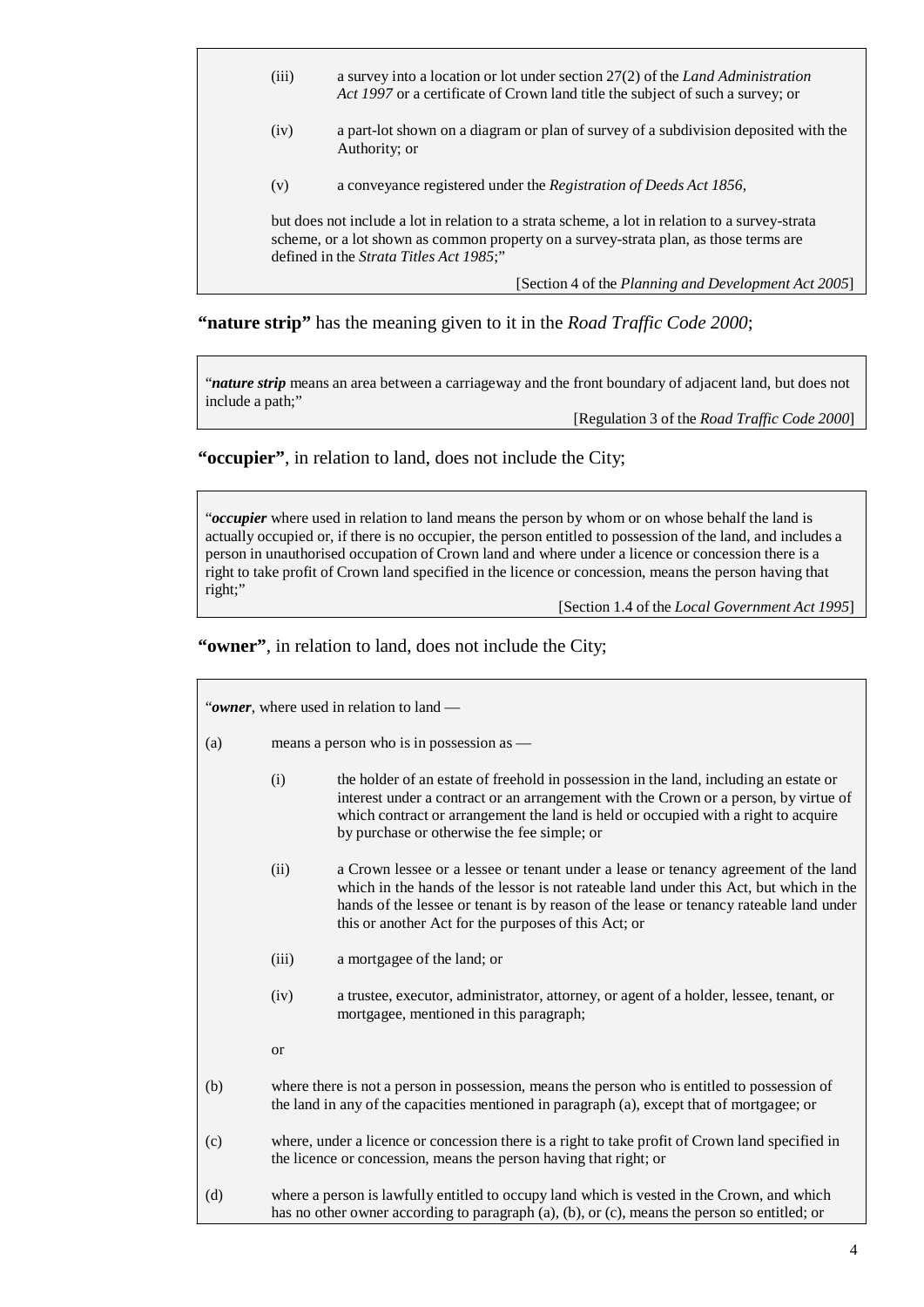| (e)       | means a person who $-$                                                                                 |                                                                                                                                                                                                                     |  |
|-----------|--------------------------------------------------------------------------------------------------------|---------------------------------------------------------------------------------------------------------------------------------------------------------------------------------------------------------------------|--|
|           | (i)                                                                                                    | under the <i>Mining Act 1978</i> , holds in respect of the land a mining tenement within<br>the meaning given to that expression by that Act; or                                                                    |  |
|           | (ii)                                                                                                   | in accordance with the <i>Mining Act 1978</i> holds, occupies, uses, or enjoys in respect<br>of the land a mining tenement within the meaning given to that expression by the<br>Mining Act 1904; or                |  |
|           | (iii)                                                                                                  | under the Petroleum and Geothermal Energy Resources Act 1967 holds in respect<br>of the land a permit, drilling reservation, lease or licence within the meaning given<br>to each of those expressions by that Act; |  |
| <b>or</b> |                                                                                                        |                                                                                                                                                                                                                     |  |
| (f)       | where a person is in the unauthorised occupation of Crown land, means the person so in<br>occupation." |                                                                                                                                                                                                                     |  |
|           |                                                                                                        | [Section 1.4 of the <i>Local Government Act 1995</i> ]                                                                                                                                                              |  |

**"permissible verge treatment"** means a treatment described in clause 2.7(2), and includes reticulation pipes and sprinklers installed for the purposes of the treatment;

**"permit"** means a permit issued under this local law;

**"permit holder"** means a person who holds a valid permit;

"**person**" does not include the City;

**"premises"** for the purpose of the definition of "public place" in both this clause and clause 5.1, means a building or similar structure, but does not include a carpark or a similar place;

**"public place"** includes a thoroughfare or place which the public are allowed to use, whether or not the thoroughfare or place is on private property, but does not include –

- (a) premises on private property from which trading is lawfully conducted under a written law; and
- (b) City property;

**"Regulations"** means the *Local Government (Functions and General) Regulations 1996*;

**"sign"** includes a notice, flag, mark, structure or device on which may be shown words, numbers, expressions or symbols;

"**thoroughfare"** has the meaning given to it in the Act, but does not include a private thoroughfare which is not under the management or control of the City;

"*thoroughfare* means a road or other thoroughfare and includes structures or other things appurtenant to the thoroughfare that are within its limits, and nothing is prevented from being a thoroughfare only because it is not open at each end;"

[Section 1.4 of the *Local Government Act 1995*]

**"town planning scheme"** means a town planning scheme of the City made under the *Planning and Development Act 2005*;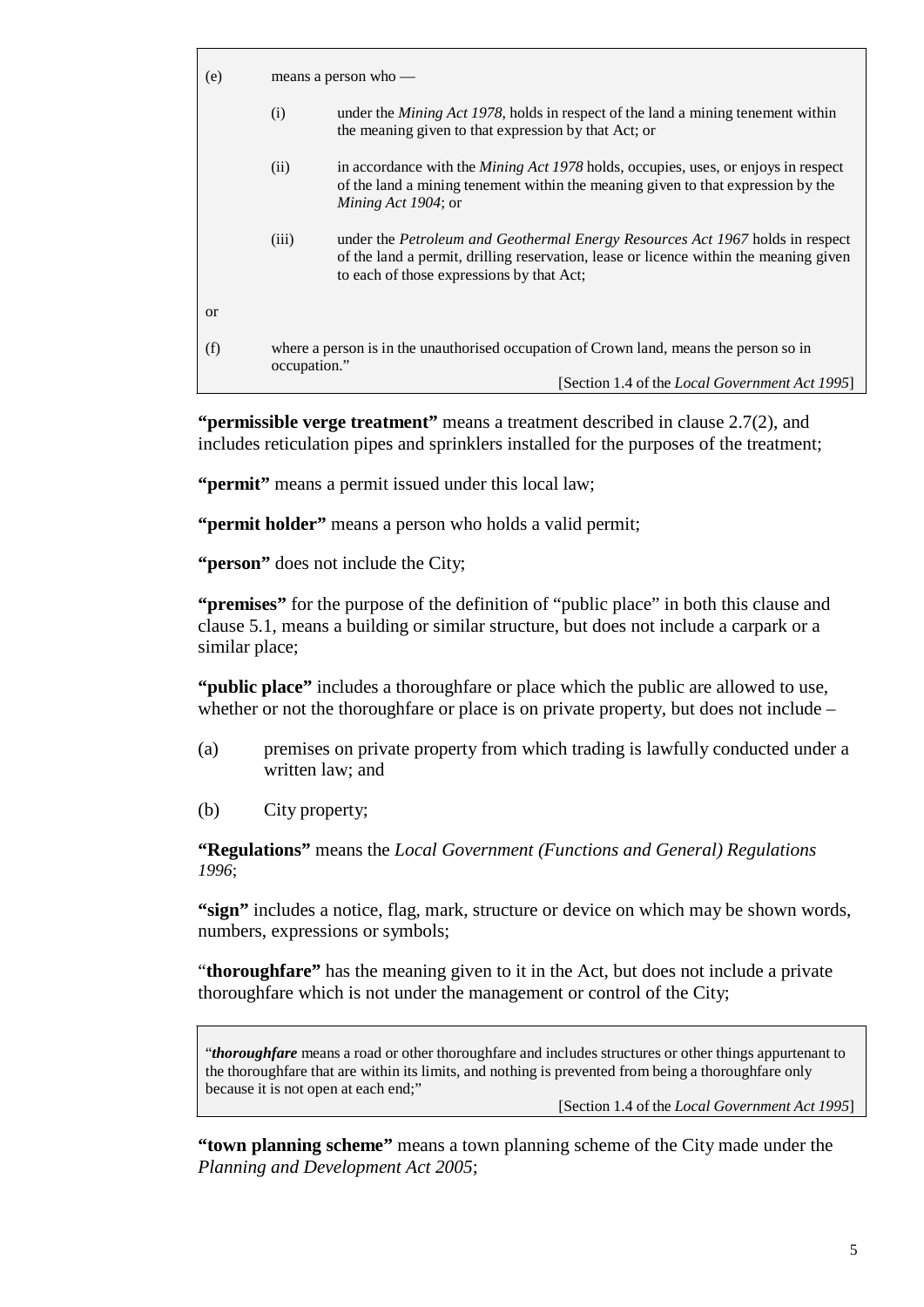**"tree"** means woody perennial plant generally having a single stem or trunk which will grow to a height of approximately 4 metres or higher;

**"vehicle"** includes –

- (a) every conveyance and every object capable of being propelled or drawn on wheels, tracks or otherwise; and
- (b) an animal being ridden or driven,

but excludes –

- (a) a wheel-chair or any device designed for use by a physically impaired person on a footpath; and
- (b) a pram, a stroller or a similar device; and

**"verge"** means that part of a thoroughfare between the carriageway and the land which abuts the thoroughfare and includes a nature strip, but does not include a footpath.

<span id="page-10-0"></span>*[Clause 1.5 amended by Government Gazette No. 64 of 2011]*

## **Part 2 - Activities in thoroughfares and public places**

#### *Division 1 - General*

#### <span id="page-10-2"></span><span id="page-10-1"></span>**2.1 General prohibitions**

A person must not -

- (a) remove or kill by felling, poison or any other means a tree on a verge area or thoroughfare or verge unless the person is -
	- (i) acting under authority of a permit issued by the City; or
	- (ii) a City employee or contractor engaged by the local government to undertake work in relation to a particular tree or trees on thoroughfares in the district or on City property generally; or
	- (iii) acting under authority of a written law.
- (b) damage a lawn or a garden or remove any plant or part of a plant from a lawn or a garden that is not a tree unless –
	- (i) the person is the owner or the occupier of the lot abutting that portion of the thoroughfare and the lawn or the garden or the particular plant has not been installed or planted by the City; or
	- (ii) the person is acting under the authority of a written law;
- (c) place, or allow to be placed or remain, on a thoroughfare or verge any thing (except water) that –
	- (i) obstructs the thoroughfare or verge; or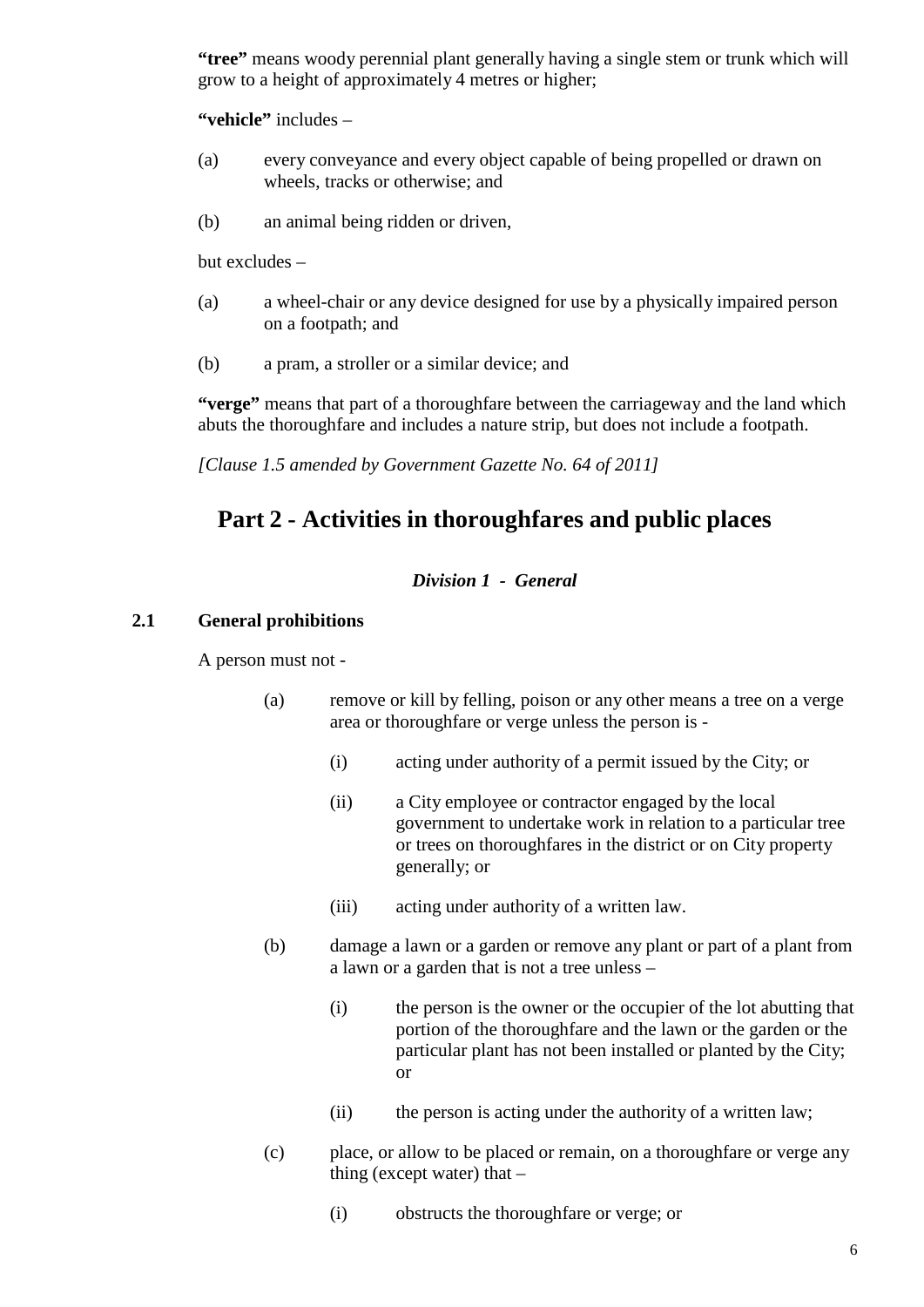- (ii) results in a hazard for any person using the thoroughfare or verge;
- (d) unless at the direction of the City, damage, remove or interfere with any part of a thoroughfare, or any structure erected on a thoroughfare by the City or a person acting under the authority of a written law;
- (e) play or participate in any game or sport so as to cause danger to any person or thing or impede the movement of vehicles or persons on a thoroughfare;
- (f) within a mall, arcade or verandah of a shopping centre, ride any bicycle, skateboard, rollerblades or similar device; or
- (g) install a tree on the verge unless approved in writing by the City.

*[Clause 2.1 amended by Government Gazette No. 64 of 2011]*

#### <span id="page-11-0"></span>**2.2 Activities allowed with a permit - general**

- (1) A person must not, without a permit
	- (a) dig or otherwise create a trench through or under a kerb or footpath;
	- (b) subject to Division 3 of this Part, throw, place or deposit any thing on a verge except for removal by the City under a bulk rubbish collection, and then only in accordance with the terms and conditions and during the period of time advertised by the City in connection with that collection;
	- (c) cause any obstruction to a vehicle or a person using a thoroughfare as a thoroughfare;
	- (d) cause any obstruction to a water channel or a water course in a thoroughfare;
	- (e) throw, place or drain offensive, noxious or dangerous fluid onto a thoroughfare;
	- (f) damage a thoroughfare, kerb or footpath;
	- (g) light any fire or burn any thing on a thoroughfare other than in a stove or fireplace provided for that purpose;
	- (h) unless installing, or in order to maintain, a permissible verge treatment -
		- (i) lay pipes under or provide taps on any verge; or
		- (ii) place or install, on any part of a thoroughfare, any thing such as gravel, stone, flagstone, cement, concrete slabs, blocks, bricks, pebbles, plastic sheeting, kerbing, wood chips, bark or sawdust;
	- (i) fell any tree onto a thoroughfare;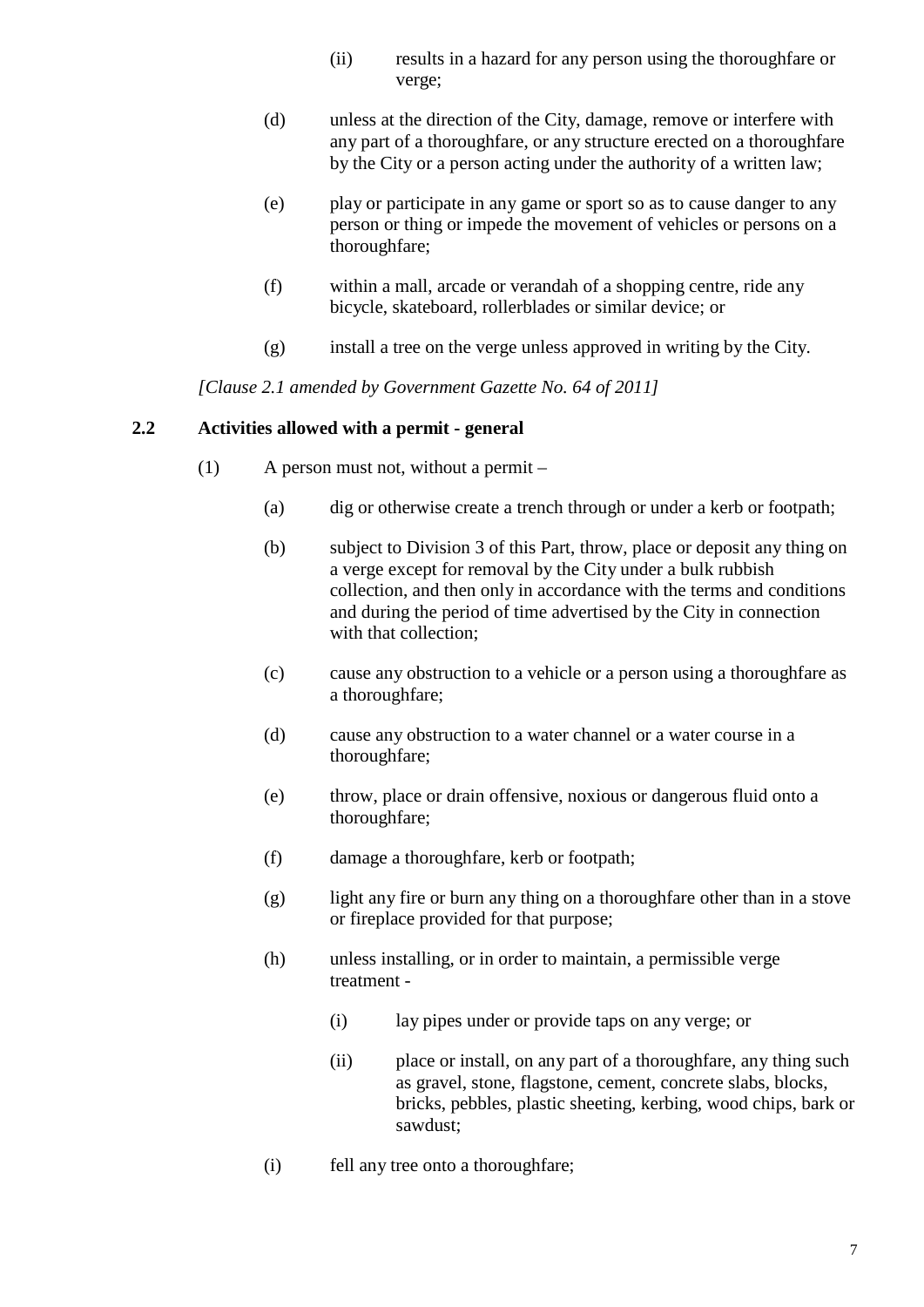- (j) provide, erect, install or use in or on any building, structure or land abutting on a thoroughfare any hoist or other thing for use over the thoroughfare;
- (k) on a public place use anything or do anything so as to create a nuisance;
- (l) place or cause to be placed on a thoroughfare or verge a bulk rubbish container;
- (m) interfere with the soil of, or anything in, a thoroughfare or take anything from a thoroughfare; or
- (n) prune or lop a tree on a verge or in a thoroughfare unless that person  $is -$ 
	- (i) a City employee or contractor engaged by the City to undertake work in relation to a particular tree or trees on thoroughfares in the district or on City property generally; or
	- (ii) acting under authority of a written law.
- (2) The City may exempt a person from compliance with subclause (1)
	- (a) if that person complies with a policy issued by the City issued under clause [6.5 i](#page-27-2)n relation to a specified activity in or on a thoroughfare, verge or footpath; or
	- (b) on the application of that person.

Note: Wherever a permit is required to be obtained under this local law, the provisions of Part 6 of this *local law apply.*

#### <span id="page-12-0"></span>**2.3 No possession and consumption of liquor on thoroughfare**

- (1) A person must not consume any liquor or have in her or his possession or under her or his control any liquor on a thoroughfare unless –
	- (a) that is permitted under the *Liquor Control Act 1988* or under another written law; or
	- (b) the person is doing so in accordance with a permit.
- (2) Subclause (1) does not apply where the liquor is in a sealed container.

#### *Division 2 - Vehicle crossings*

#### <span id="page-12-2"></span><span id="page-12-1"></span>**2.4 Temporary crossing**

- (1) Where it is likely that works on a lot will involve vehicles leaving a thoroughfare and entering the lot, the person responsible for the works must obtain a permit for the construction of a temporary crossing to protect the existing carriageway, kerb, drains and footpath, where –
	- (a) a crossing does not exist; or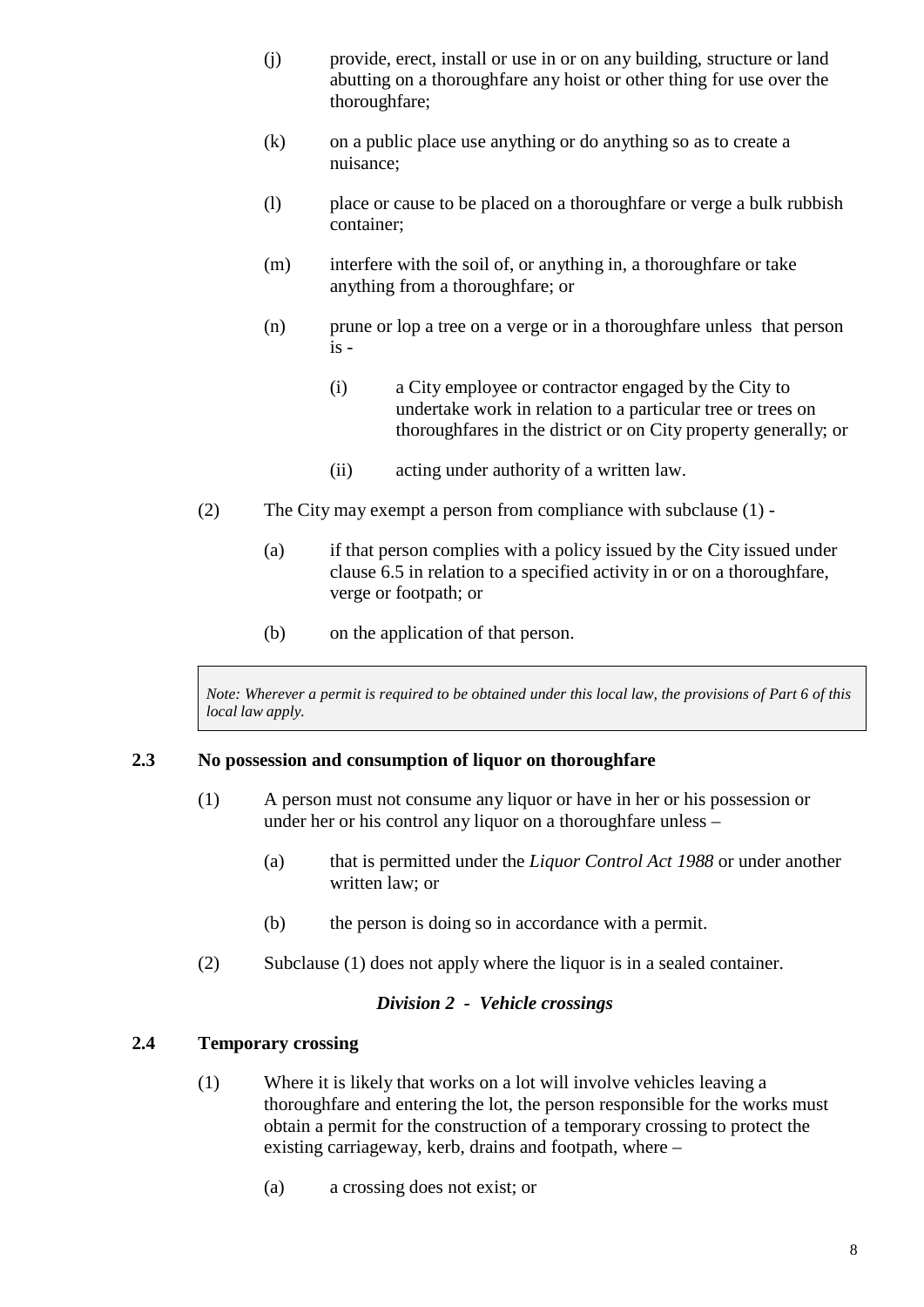- (b) a crossing does exist, but the nature of the vehicles and their loads is such that they are likely to cause damage to the crossing.
- (2) The "person responsible for the works" in subclause (1) is to be taken to be
	- (a) the builder named on the building licence issued under the *Local Government (Miscellaneous Provisions) Act 1960*, if one has been issued in relation to the works; or
	- (b) the registered proprietor of the lot, if no building licence has been issued under the *Local Government (Miscellaneous Provisions) Act 1960* in relation to the works.
- (3) If the City approves an application for a permit for the purpose of subclause (1), the permit is taken to be issued on the condition that, until such time as the temporary crossing is removed, the permit holder must keep the temporary crossing in good repair and in such a condition so as not to create any danger or obstruction to persons using the thoroughfare.

#### <span id="page-13-0"></span>**2.5 Removal of redundant crossing**

- (1) Where works on a lot will result in a crossing no longer giving access to a lot, the crossing is to be removed and the kerb, drain, footpath, verge and any other part of the thoroughfare affected by the removal are to be reinstated to the satisfaction of the City.
- (2) The City may give written notice to the owner or occupier of a lot requiring her or him to –
	- (a) remove any part of or all of a crossing which does not give access to the lot; and
	- (b) reinstate the kerb, drain, footpath, verge and any other part of the thoroughfare, which may be affected by the removal,

within the period of time stated in the notice, and the owner or occupier of the lot must comply with that notice.

#### *Division 3 - Verge treatments*

#### <span id="page-13-2"></span><span id="page-13-1"></span>**2.6 Definition**

In this Division -

**"acceptable material"** means any material which will create a hard surface, and which appears on a list of acceptable materials maintained by the City.

#### <span id="page-13-3"></span>**2.7 Permissible verge treatments**

- (1) An owner or occupier of land which abuts on a verge may on that part of the verge directly in front of her or his land install a permissible verge treatment.
- (2) A permissible verge treatment is
	- (a) the planting and maintenance of a lawn;
	- (b) the planting and maintenance of a garden provided that -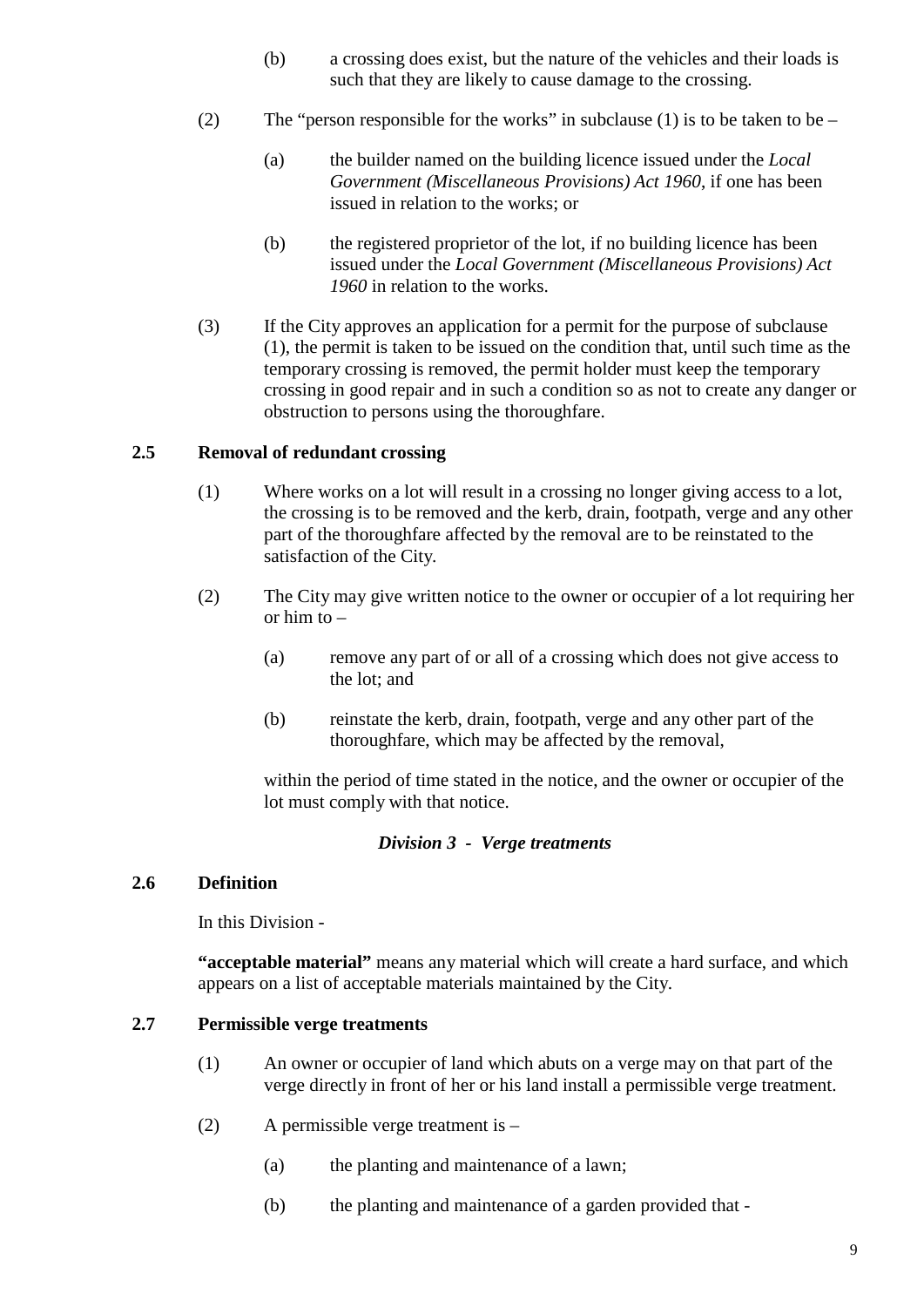- (i) clear sight visibility is maintained at all times for a person using the abutting thoroughfare in the vicinity of an intersection or bend in the thoroughfare or using a driveway on land adjacent to the thoroughfare for access to or from the thoroughfare;
- (ii) where there is no footpath, a pedestrian has safe and clear access of a minimum width of 2m along that part of the verge immediately adjacent to the kerb;
- (iii) it does not include a wall or built structure
- (iv) it is not of a thorny, poisonous or hazardous nature;
- (c) the installation of an acceptable material; or
- (d) the installation of an acceptable material in accordance with paragraph (c), and the planting and maintenance of either a lawn or a garden on the balance of the verge in accordance with paragraph (a) or (b).

*[Clause 2.7 amended by Government Gazette No. 64 of 2011]*

#### <span id="page-14-0"></span>**2.8 Only permissible verge treatments to be installed**

- (1) A person must not install or maintain a verge treatment which is not a permissible verge treatment.
- (2) The owner and occupier of the lot abutting a verge treatment referred to in subclause (1) are each to be taken to have installed and maintained that verge treatment for the purposes of this clause and clause 2.9.

#### <span id="page-14-1"></span>**2.9 Obligations of owner or occupier**

An owner or occupier who installs or maintains a permissible verge treatment must -

- (a) keep the permissible verge treatment in a good and tidy condition and ensure, where the verge treatment is a garden or lawn, that a footpath on the verge and a carriageway adjoining the verge is not obstructed by the verge treatment;
- (b) ensure the verge treatment does not cause a sight distance obstruction to any person using a footpath on the verge or a carriageway or crossing adjoining the verge or in proximity to it;
- (c) not place any obstruction on or around the verge treatment;
- (d) not disturb a footpath on the verge;
- (e) ensure that the verge treatment does not damage or obstruct a drain, manhole, gully, inspection pit, channel, kerb, or tree planted by the City; and
- (f) ensure that any sprinklers or pipes installed to irrigate a verge treatment -
	- (i) do not protrude above the level of the lawn when not in use,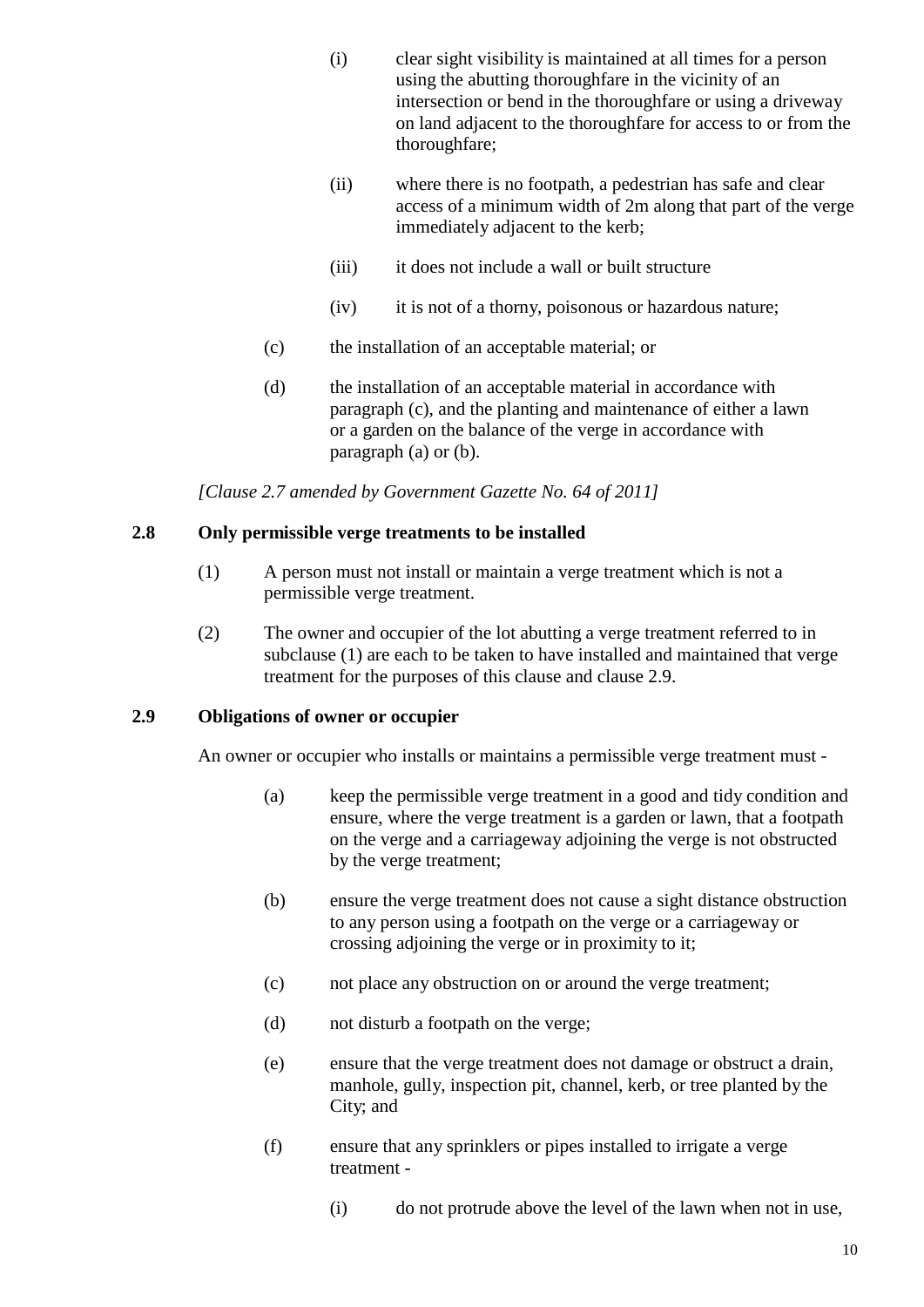- (ii) are not used at such times so as to cause unreasonable inconvenience to pedestrians or other persons, and
- (iii) do not otherwise present a hazard to pedestrians or other persons.

#### <span id="page-15-0"></span>**2.10 Notice to owner or occupier**

The City may give a notice in writing to the owner or the occupier of a lot abutting on a verge to make good, within the time specified in the notice, any breach of a provision of this Division.

#### <span id="page-15-1"></span>**2.11 Transitional provision**

 $(1)$  In this clause –

**"repealed provisions"** means one or more of the provisions of the repealed local laws which permitted certain types of verge treatments, whether with or without the consent of the City; and

**"repealed local laws"** means the local laws that are repealed by clause [1.4.](#page-5-4)

- (2) A verge treatment which
	- (a) was installed prior to the commencement day; and
	- (b) on the commencement day is a type of verge treatment which was permitted under and complied with the former provisions,

is to be taken to be a permissible verge treatment for so long as the verge treatment remains of the same type and continues to comply with the repealed provisions.

#### <span id="page-15-2"></span>**2.12 Power to carry out public works on verge**

Where the City or an authority empowered to do so under a written law disturbs a verge, the City or the authority -

- (a) is not liable to compensate any person for that disturbance;
- (b) may backfill with sand, if necessary, any garden or lawn; and
- (c) is not liable to replace or restore any  $-$ 
	- (i) verge treatment and, in particular, any plant or any acceptable material or other hard surface; or
	- (ii) sprinklers, pipes or other reticulation equipment.

#### *Division 4 - Property numbers*

#### <span id="page-15-4"></span><span id="page-15-3"></span>**2.13 Definition**

In this Division -

**"Number"** means a number of a lot with or without an alphabetical suffix indicating the address of the lot by reference to a thoroughfare.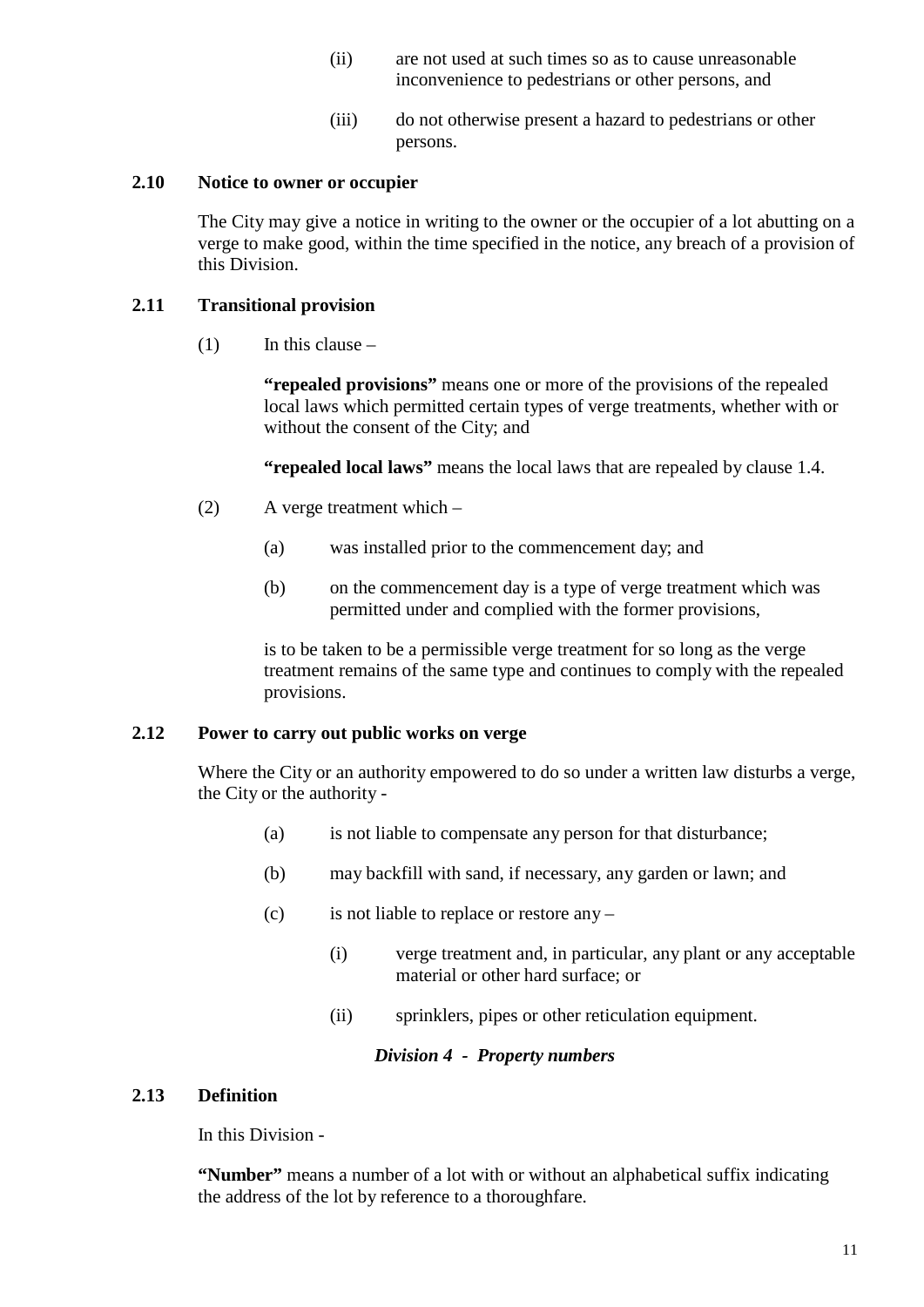#### <span id="page-16-0"></span>**2.14 Assignment of numbers**

The City may assign a Number to a lot in the district and may assign another Number to the lot instead of that previously assigned.

#### *Division 5 - Fencing*

#### <span id="page-16-2"></span><span id="page-16-1"></span>**2.15 Public place – clause 4(1) of Division 1, Schedule 3.1 of Act**

Each of the following places is specified as a public place for the purpose of clause 4(1) of Division 1 of Schedule 3.1 of the Act –

- (a) a public place, as that term is defined in clause 1.2; and
- (b) City property.

#### *Division 6 - Signs erected by the local government*

#### <span id="page-16-4"></span><span id="page-16-3"></span>**2.16 Signs**

- (1) The City may erect a sign on a public place specifying any conditions of use which apply to that place.
- (2) A person must comply with a sign erected under subclause (1).
- (3) A condition of use specified on a sign erected under subclause (1) is to be for the purpose of giving notice of the effect of a provision of this local law.

#### <span id="page-16-5"></span>**2.17 Transitional**

Where a sign erected on a public place has been erected under the repealed local laws, then on and from the commencement day, it is to be taken to be a sign erected under clause  $2.16$  if  $-$ 

- (a) the sign specifies a condition of use relating to the public place which gives notice of the effect of a provision of this local law; and
- (b) the condition of use specified is not inconsistent with any provision of this local law.

#### *Division 7 - Driving on a closed thoroughfare*

#### <span id="page-16-7"></span><span id="page-16-6"></span>**2.18 No driving on closed thoroughfare**

 $(1)$  In this clause –

**"closed thoroughfare"** means a thoroughfare wholly or partially closed under section 3.50 or 3.50A of the Act.

- (2) A person must not drive or take a vehicle on a closed thoroughfare unless
	- (a) that is in accordance with any limit or exception specified in the order made under section 3.50 of the Act; or
	- (b) the person has first obtained a permit.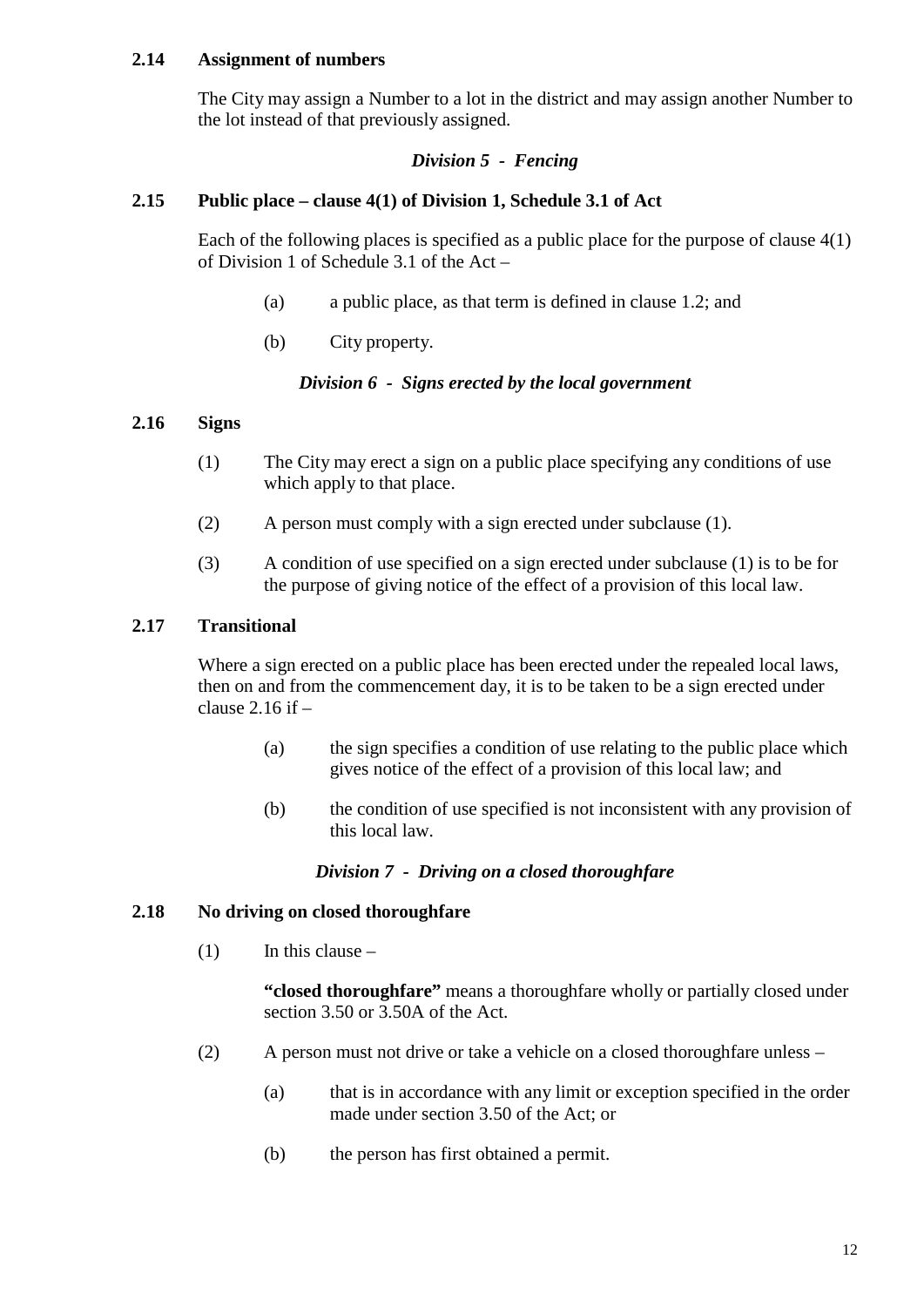## **Part 3 - Advertising signs on thoroughfares**

### <span id="page-17-1"></span><span id="page-17-0"></span>**3.1 Definitions**

In this Part -

**"advertising sign"** means a sign used for the purpose of an advertisement or to draw attention to a product, business, person or event;

**"community event"** means a charitable, cultural or educational display, event or activity conducted by a charitable organisation; and

#### **"illuminated street sign"** means –

A sign consisting of an illuminated street name, as well as an advertisement or other legend, graphics or symbols, which has the primary function of assisting motorists to identify the name of intersecting roads.

**"political sign"** means –

- (a) an election sign or advertisement; or
- (b) a sign or advertisement to which the constitutional freedom of political communication applies.

**"portable direction sign"** means a portable free standing sign that –

- (a) does not exceed 500mm in height or  $0.5m<sup>2</sup>$  in area; and
- (b) is used to direct persons to a residential property that is open for inspection by the public.

*[Clause 3.1 amended by Government Gazette No. 156 of 2013, No. 38 of 2015]*

### <span id="page-17-2"></span>**3.2 General prohibitions**

Subject to the exceptions in claus[es 3.3](#page-17-3)[-3.3.8,](#page-18-3) a person must not –

- (a) erect or place an advertising sign on a thoroughfare or verge; or
- (b) post any bill or paint, place or affix any advertisement on a thoroughfare or verge, or City property on the thoroughfare or verge.

*[Clause 3.2 amended by Government Gazette No. 156 of 2013, No. 38 of 2015]*

#### <span id="page-17-3"></span>**3.3 Portable direction signs**

- (1) A person may erect or place, in a thoroughfare or verge, a portable direction sign during the hours that the property referred to in the sign is open for inspection by the public.
- (2) The portable direction sign must not be erected or placed
	- (a) on a footpath;
	- (b) on or within 2m of a carriageway; or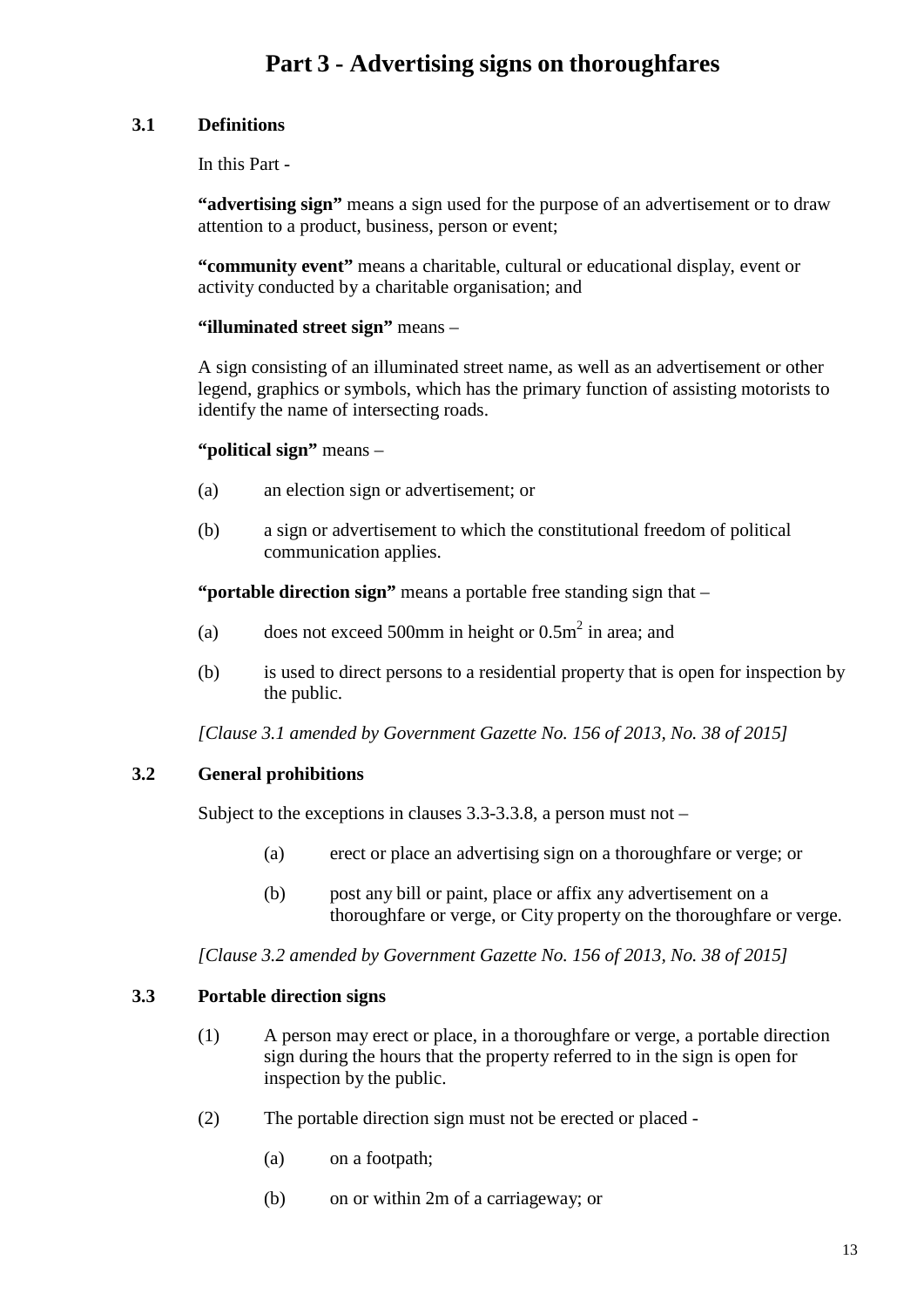(c) in any other location where, in the opinion of the City, the sign is likely to obstruct a line of sight along a thoroughfare or create a hazard for any person using the thoroughfare.

### <span id="page-18-0"></span>**3.4 Permit for a charitable organisation**

The City may issue to a charitable organisation a permit to place, on a thoroughfare or verge, an advertising sign to draw attention to a community event held by that organisation.

#### <span id="page-18-1"></span>**3.5 Advertising permit or exemption**

- (1) The City may issue a permit to a person to post a bill, paint, place or affix any advertisement on a bus seat or bus shelter.
- (2) The City may exempt the holder of a valid stallholder's permit, trader's permit or outdoor eating facility permit from all or part of the prohibitions in clause 3.2 in relation to an advertising sign or advertisement that directly relates to the goods or services which are the subject of the permit.
- (3) A permits is not required for a cultural or educational display, event or activity conducted by the City.

### <span id="page-18-2"></span>**3.6 Election or poll**

The City may erect, or issue a permit to a returning officer to erect, an advertising sign on a thoroughfare or verge to draw attention to the date of, or location of a polling place for, a City election or poll.

#### <span id="page-18-3"></span>**3.7 Political sign**

The City may issue a permit for the erection or display of a political sign.

*[Clause 3.7 inserted by Government Gazette No. 156 of 2013]*

#### <span id="page-18-4"></span>**3.8 Illuminated Street Sign**

The City may issue a permit to a person to erect an illuminated street sign on a thoroughfare or verge.

*[Clause 3.8 inserted by Government Gazette No. 38 of 2015]*

#### <span id="page-18-5"></span>**3.9 Impounding of advertising signs**

An authorised person may remove or impound an advertising sign or portable direction sign that is in a thoroughfare or verge in contravention of this local law.

| Notes: |                                                                                                |                                                                                                                                           |  |
|--------|------------------------------------------------------------------------------------------------|-------------------------------------------------------------------------------------------------------------------------------------------|--|
|        | Regulation 29 of the <i>Local Government (Functions and General) Regulations 1996</i> states – |                                                                                                                                           |  |
|        | "29. Contraventions that may lead to impounding of goods (Act s. $3.37$ —                      |                                                                                                                                           |  |
|        | (1)                                                                                            | A contravention of a regulation or local law made under the Act can lead to the<br>impounding of goods involved in the contravention if — |  |
|        |                                                                                                | it occurs in a public place; and<br>(a)                                                                                                   |  |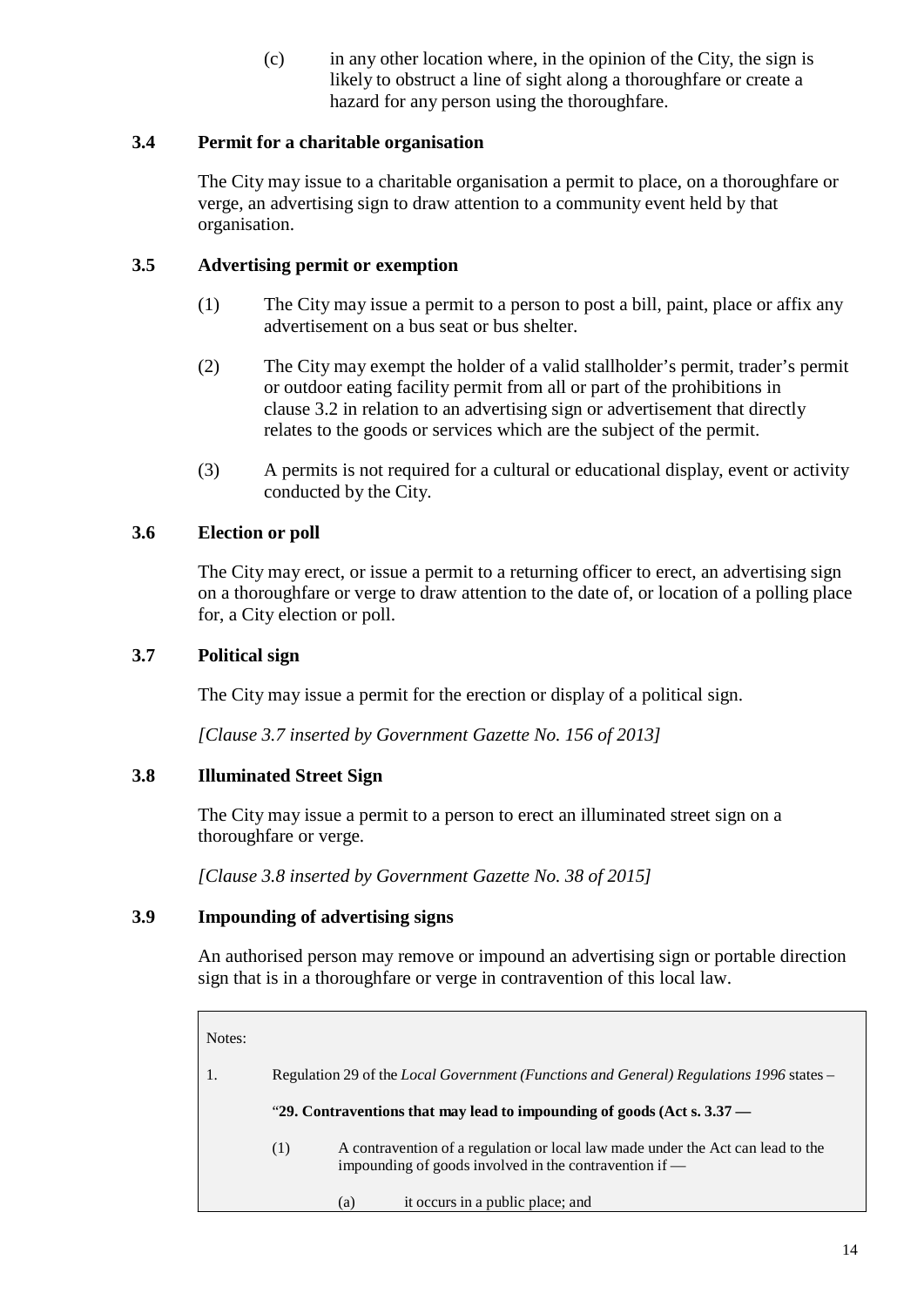

*[Clause 3.9 renumbered by Government Gazette No. 156 of 2013, No. 38 of 2015]*

## <span id="page-19-0"></span>**Part 4 - Obstructing animals, vehicles or shopping trolleys**

*Division 1 - Animals and vehicles*

#### <span id="page-19-2"></span><span id="page-19-1"></span>**4.1 Leaving animal or vehicle in public place or on City property**

- (1) A person must not leave an animal or a vehicle, or any part of a vehicle, in a public place or on City property so that it obstructs the use of any part of that public place or City property, unless that person has first obtained a permit or is authorised to do so under a written law.
- (2) Subject to any other Local Law, a person does not contravene subclause (1) if a vehicle is left for a period not exceeding 24 hours .

#### <span id="page-19-3"></span>**4.2 Prohibitions relating to animals**

- $(1)$  In this clause, "owner" in relation to an animal includes
	- (a) an owner of the animal;
	- (b) a person who has the animal in his or her possession or under his or her control; and
	- (c) the occupier of any premises where the animal is ordinarily kept or ordinarily permitted to live.
- (2) An owner of an animal must not
	- (a) allow the animal to enter or remain for any time on any thoroughfare except for the use of the thoroughfare as a thoroughfare and unless it is led, ridden or driven;
	- (b) allow the animal which has a contagious or infectious disease to be led, ridden or driven in a public place;
	- (c) train or race the animal on a thoroughfare, or
	- (d) subject to subclause (4), allow the animal to defecate on a thoroughfare.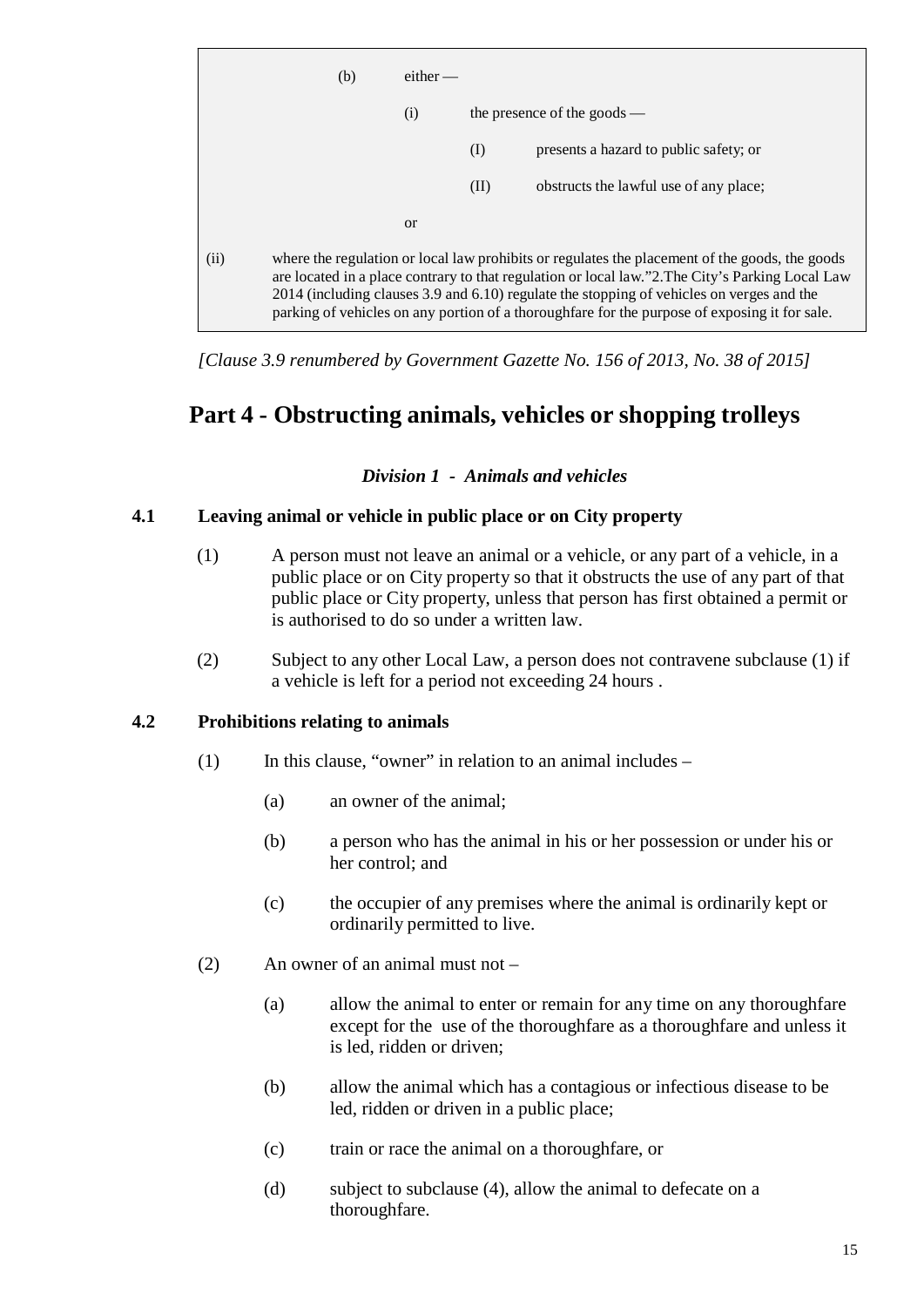- (3) An owner of a horse must not lead, ride or drive the horse on a thoroughfare in a built-up area, unless the person does so under a permit or under the authority of a written law.
- (4) An owner of an animal does not commit an offence if the defecation is immediately removed.

#### <span id="page-20-0"></span>**4.3 Removal of vehicle or animal**

An authorised person may impound an animal or vehicle left in contravention of clause 4.1

*Note: provisions relating to the impounding of vehicles or animals in public places are contained in sections 3.37-3.48 of the Local Government Act 1995 and regulations 29 and 29A of the Local Government (Functions and General) Regulations 1996.*

"**29. Contraventions that may lead to impounding of goods (Act s. 3.37) —**

- (1) A contravention of a regulation or local law made under the Act can lead to the impounding of goods involved in the contravention if —
	- (a) it occurs in a public place; and
	- $(b)$  either
		- (i) the presence of the goods
			- (I) presents a hazard to public safety; or
			- (II) obstructs the lawful use of any place;
		- or
			- (ii) where the regulation or local law prohibits or regulates the placement of the goods, the goods are located in a place contrary to that regulation or local law.
- (1a) A contravention of a regulation or local law made under the Act can lead to the impounding of goods that are animals (if they are involved in the contravention) whether or not the contravention takes place in a private or a public place.
- (2) In subregulation (1) or  $(1a)$  —

**public place** includes a place that is on private property that the public are allowed to use."

"**29A. Abandoned vehicle wrecks, value etc. prescribed for (Act s. 3.40A(5)(c)) —**

For the purposes of the definition of *abandoned vehicle wreck* in section 3.40A(5)(c) —

- (a) the prescribed value is "\$200"; and
- (b) the prescribed manner in which that value is to be calculated is that the value is to be based on the local private sale value of a vehicle of the same, or a similar, model, year and condition."

#### *Division 2 - Shopping trolleys*

#### <span id="page-20-2"></span><span id="page-20-1"></span>**4.4 Definitions**

In this Division –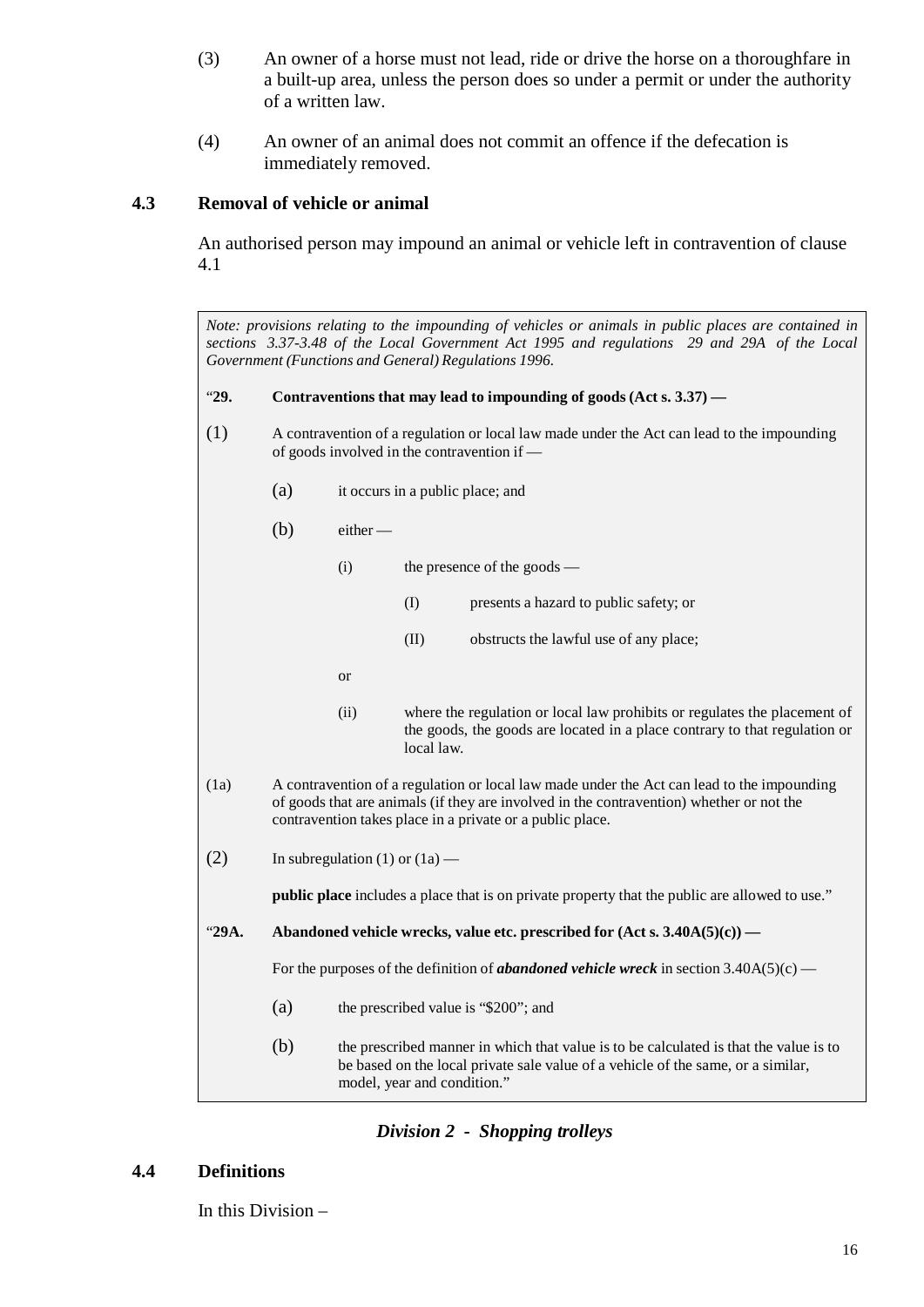"retailer" means a proprietor of a shop in respect of which shopping trolleys are provided for the use of customers of the shop; and

**"shopping trolley"** means a wheeled container or receptacle supplied by a retailer to enable a person to transport goods.

#### <span id="page-21-0"></span>**4.5 Shopping trolley to be marked**

A retailer must clearly mark its name or its trading name on any shopping trolley made available for the use of customers.

#### <span id="page-21-1"></span>**4.6 Person not to leave trolley in public place**

A person must not leave a shopping trolley in a public place or on City property other than in an area set aside for the storage of shopping trolleys.

#### <span id="page-21-2"></span>**4.7 Retailer to remove abandoned trolley**

- (1) If a shopping trolley is found in a public place or on City property, other than in an area set aside for the storage of shopping trolleys, the City may advise (verbally or in writing) a retailer whose name is marked on the trolley of the location of the shopping trolley.
- (2) A retailer must remove a shopping trolley within 24 hours of being so advised under subclause (1).

#### <span id="page-21-3"></span>**4.8 Retailer taken to own trolley**

In the absence of any proof to the contrary, a shopping trolley is to be taken to belong to a retailer whose name is marked on the trolley.

#### <span id="page-21-4"></span>**4.9 Impounding of abandoned trolley**

An authorised person may impound a shopping trolley that is –

- (a) left on a thoroughfare, verge or City property that is not marked in accordance with clause 4.5; or
- (b) not removed by a retailer after having been so advised under clause 4.7(2).

## <span id="page-21-5"></span>**Part 5 - Trading in thoroughfares and public places**

#### *Division 1 - Stallholders and traders*

#### <span id="page-21-7"></span><span id="page-21-6"></span>**5.1 Definition**

In this Division -

#### **"public place"** includes -

- (a) any thoroughfare or place which the public are allowed to use, whether or not the thoroughfare or place is on private property; and
- (b) City property,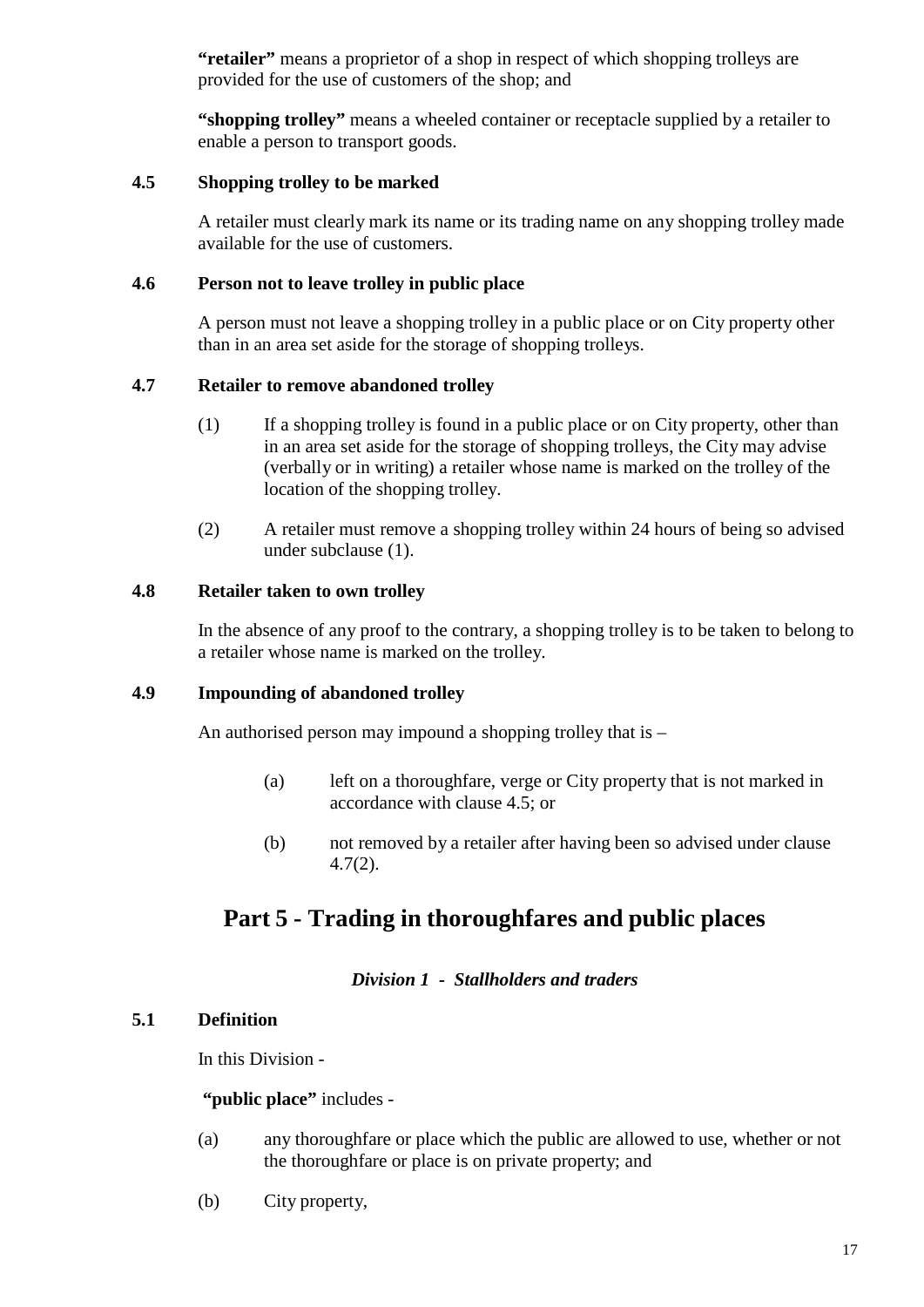but does not include premises on private property from which trading is lawfully conducted under a written law;

**"stall"** means a movable or temporarily fixed structure, stand or table in, on or from which goods or services are sold, hired or offered for sale or hire;

**"stallholder"** means a person in charge of a stall;

**"stallholder's permit"** means a permit issued to a stallholder;

"**trader**" means a person who carries on trading;

"**trader's permit**" means a permit issued to a trader; and

**"trading"** includes –

- (a) the selling or hiring of, the offering for sale or hire of, or the soliciting of orders for, goods or services in a public place; and
- (b) displaying goods in any public place for the purpose of
	- (i) offering them for sale or hire;
	- (ii) inviting offers for their sale or hire;
	- (iii) soliciting orders for them; or
	- (iv) carrying out any other transaction in relation to them.

#### <span id="page-22-0"></span>**5.2 Stallholder's permit**

A person must not conduct a stall on a public place unless that person is –

- (a) the holder of a valid stallholder's permit; or
- (b) an assistant specified in a valid stallholder's permit.

#### <span id="page-22-1"></span>**5.3 Trader's permit**

A person must not carry on trading unless that person is –

- (a) the holder of a valid trader's permit; or
- (b) an assistant specified in a valid trader's permit.

*Note: other requirements for an application for a trader's permit, including a requirement to pay any fee that is imposed, are contained in Part 6.*

#### <span id="page-22-2"></span>**5.4 No permit required to sell newspaper**

Despite any other provision of this local law, a person who sells, or offers for sale, a newspaper only is not required to obtain a permit.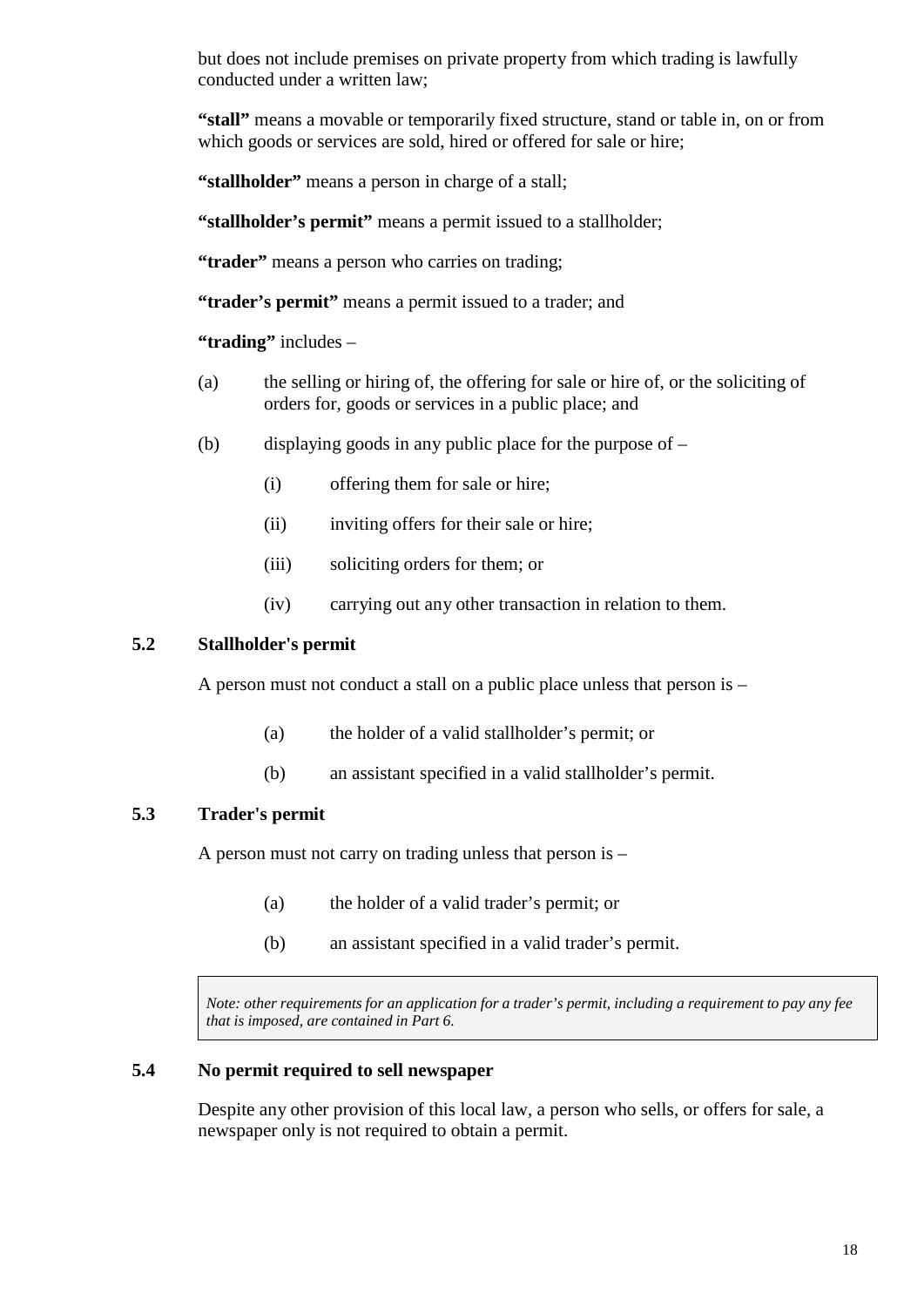### <span id="page-23-0"></span>**5.5 Exemptions from requirement to pay fee or to obtain a permit**

 $(1)$  In this clause –

**"commercial participant"** means any person who is involved in operating a stall or in conducting any trading activity for personal gain or profit.

- (2) The City may waive any fee required to be paid by an applicant for a stallholder's permit or a trader's permit on making an application for or on the issue of a permit, or may return any such fee which has been paid, if the stall is conducted or the trading is carried on –
	- (a) on a portion of a public place adjoining the normal place of business of the applicant; or
	- (b) by a charitable organisation
		- (i) that does not sublet space to commercial participants, or involve commercial participants in the conduct of the stall or trading; and
		- (ii) where any assistant who is specified in the permit is a member of that charitable organisation.
- (3) The City may exempt a person or a class of persons, whether or not in relation to a specified public place, from the requirements of this Division.

### <span id="page-23-1"></span>**5.6 Conduct of stallholders and traders**

- (1) A stallholder while conducting a stall, or a trader while trading, must
	- (a) display her or his permit to do so in a conspicuous place on the stall, vehicle or temporary structure or, if there is no stall, vehicle or temporary structure, carry the permit with her or him while conducting the stall or trading;
	- (b) not display a permit unless it is a valid permit; and
	- (c) when selling goods by weight, carry and use for that purpose, scales tested and certified in accordance with the provisions of the *Trade Measurement Administration Act 2006*.
- (2) A stallholder or trader must not
	- (a) deposit or store any thing on any part of a thoroughfare so as to obstruct the movement of pedestrians or vehicles;
	- (b) act in an offensive manner; or
	- (c) use or cause to be used any apparatus or device, including any flap or shelf, whereby the dimensions of a stall, vehicle or structure are increased beyond those specified in the permit.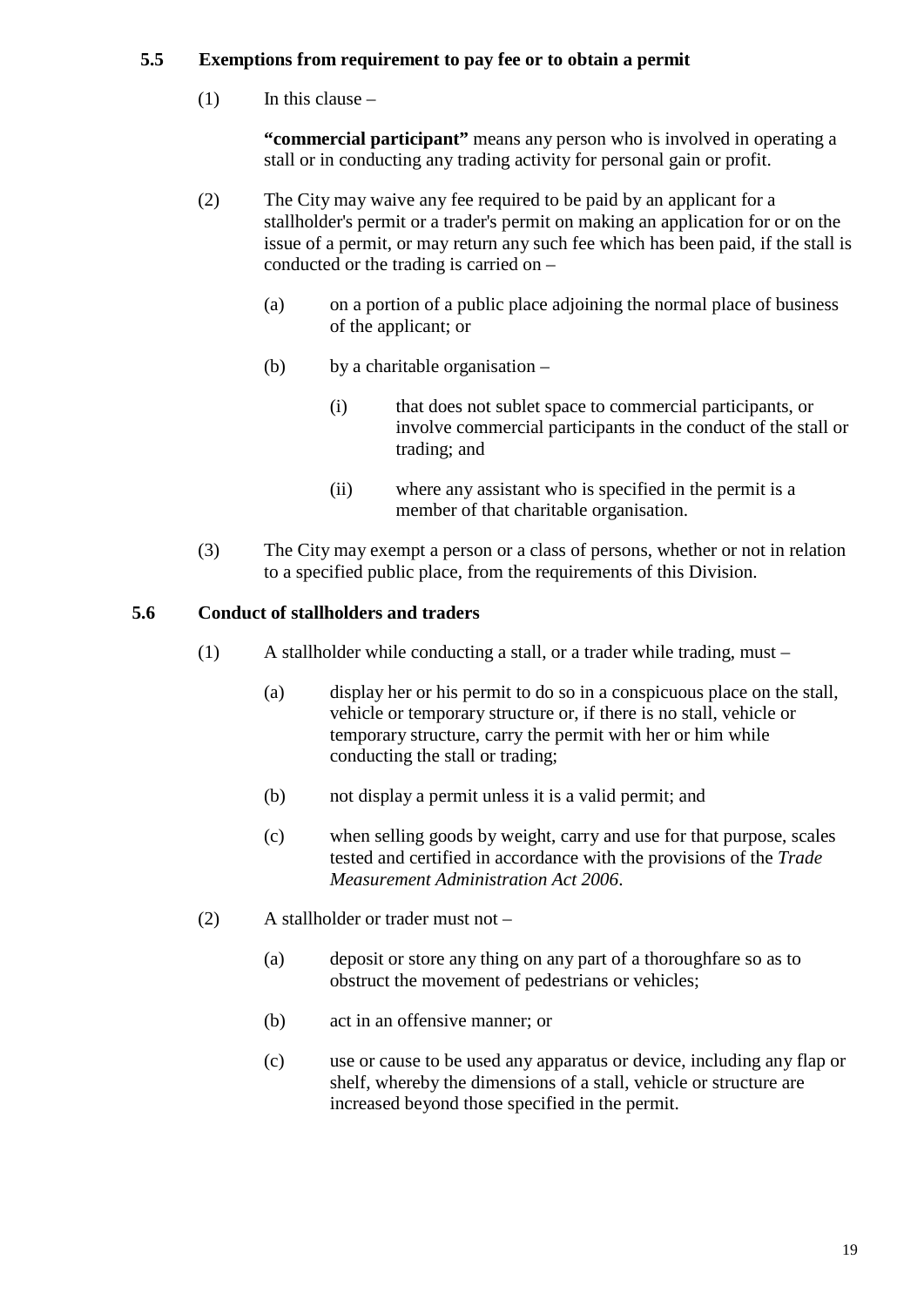#### <span id="page-24-1"></span><span id="page-24-0"></span>**5.7 Definitions**

In this Division –

**"perform"** includes to play a musical instrument, sing, mime, dance, give an acrobatic or aerobic display or entertain, but does not include public speaking;

**"permit"** means a permit issued for the purpose of clause 5.10;

**"permitted area"** means the area or areas, specified in a permit, in which the permit holder may perform; and

**"permitted time"** means the time or times, specified in a permit, during which the permit holder may perform.

#### <span id="page-24-2"></span>**5.8 Permit required to perform**

A person must not perform in a public place without a permit.

#### <span id="page-24-3"></span>**5.9 Variation of permitted area and permitted time**

- (1) The City may by notice in writing to a permit holder vary
	- (a) the permitted area;
	- (b) the permitted time; or
	- (c) both the permitted area and the permitted time,

shown on a permit.

(2) The City may direct a permit holder to move from one permitted area to another permitted area, if more than one area is specified in a permit.

#### <span id="page-24-4"></span>**5.10 Duration of permit**

A permit is valid for a period of 3 months after the date on which it is issued unless it is sooner cancelled under this local law.

#### <span id="page-24-5"></span>**5.11 Cancellation of permit**

The City may cancel a permit, if in its opinion, or in the opinion of an authorised person –

- (a) the volume of sound caused by the permit holder in connection with the performance adversely affects the enjoyment, convenience or comfort of other persons in a public place; or
- (b) the performance otherwise constitutes a nuisance.

#### *Division 3 - Outdoor eating facilities on public places*

#### <span id="page-24-7"></span><span id="page-24-6"></span>**5.12 Definitions**

In this Division -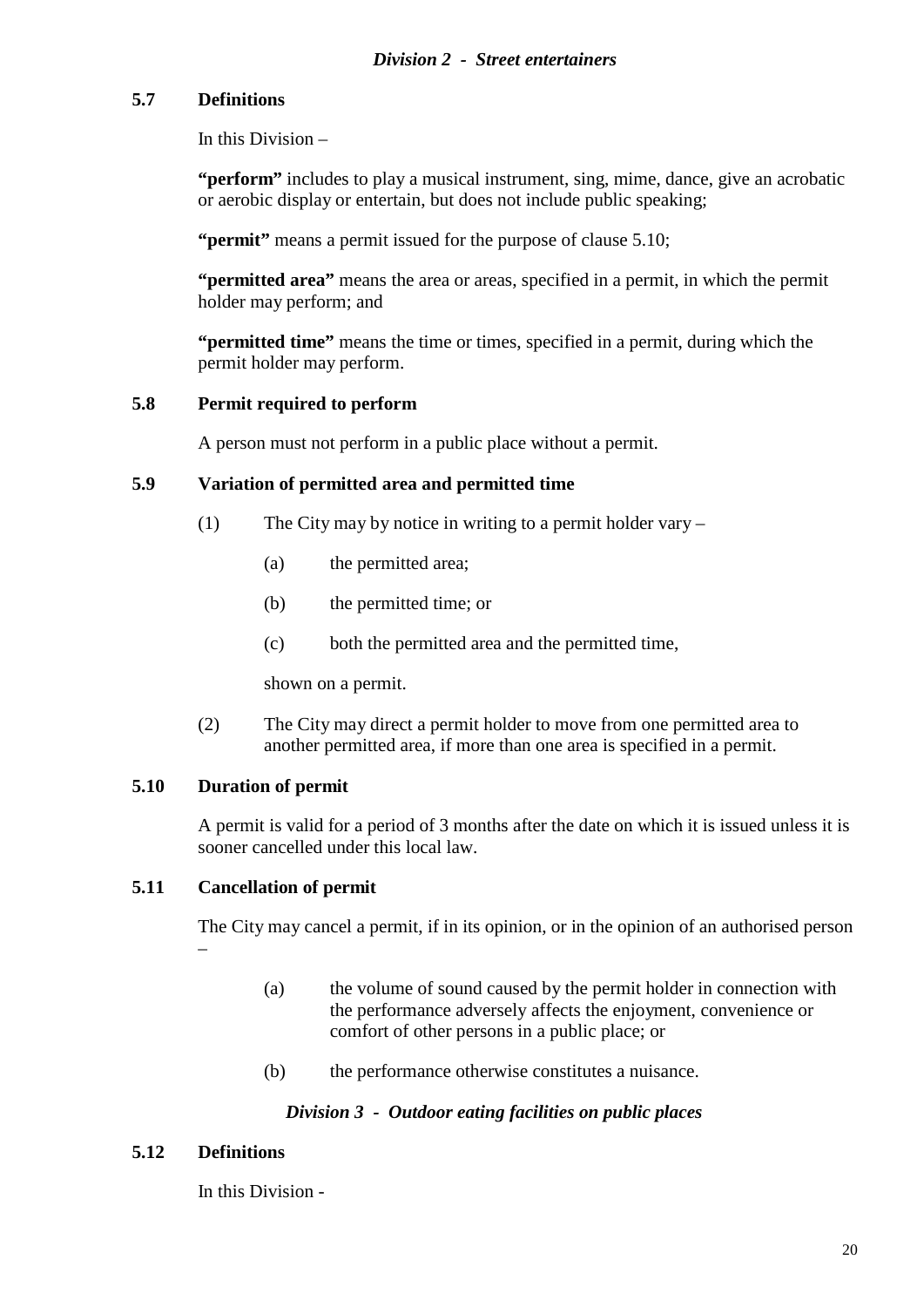**"Facility"** means an outdoor eating facility or establishment on any part of a public place, but does not include such a facility or establishment on private land;

**"permit holder"** means the person to whom a permit has been issued for the purpose of clause 5.15; and

**"public place"** has the meaning given to it in clause 5.1.

#### <span id="page-25-0"></span>**5.13 Permit required to conduct Facility**

A person must not establish or conduct a Facility without a permit.

#### <span id="page-25-1"></span>**5.14 Removal of an unlawfully conducted Facility**

Where a Facility is conducted without a permit, or in contravention of a condition of a permit, any tables, chairs, umbrellas or other equipment may be removed by an authorised person and impounded in accordance with the Act.

#### <span id="page-25-2"></span>**5.15 Temporary removal of Facility may be requested**

- (1) The permit holder for a Facility is to temporarily remove the Facility when requested to do so on reasonable grounds by an authorised person or a member of the Police Service or an emergency service.
- (2) The permit holder may replace the Facility removed under subclause (1) as soon as the person who directed her or him to remove it allows it to be replaced.

## **Part 6 - Permits**

#### *Division 1 – Applying for a permit*

#### <span id="page-25-5"></span><span id="page-25-4"></span><span id="page-25-3"></span>**6.1 Application for permit**

- (1) A person who is required to obtain a permit under this local law must apply for the permit in accordance with subclause (2).
- (2) An application for a permit under this local law must
	- (a) be in the form determined by the City;
	- (b) be signed by the applicant;
	- (c) provide the information required by the form;
	- (d) contain any other information required, for that particular type of permit, under this local law; and
	- (e) be forwarded to the City together with any fee imposed and determined by the City under and in accordance with sections 6.16 to 6.19 of the Act.
- (3) The City may require an applicant to provide additional information reasonably related to an application before determining an application for a permit.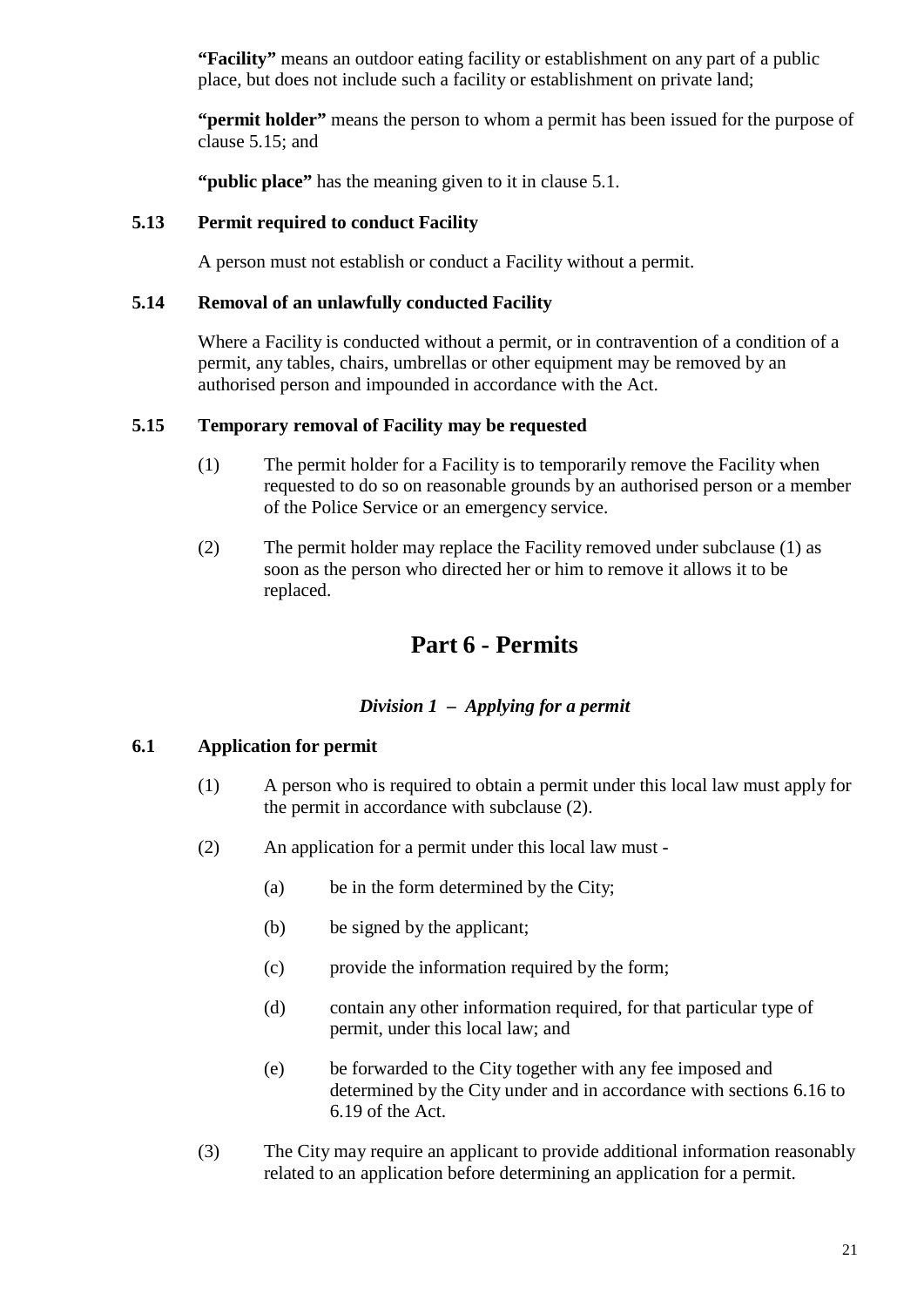- (4) The City may require an applicant to give local public notice of the application for a permit.
- (5) The City may refuse to consider an application for a permit which is not in accordance with subclause (2).

### <span id="page-26-0"></span>**6.2 Decision on application for permit**

- (1) The City may  $-$ 
	- (a) approve an application for a permit unconditionally or subject to any conditions; or
	- (b) refuse to approve an application for a permit.
- (2) If the City approves an application for a permit, it is to issue to the applicant a permit in the form determined by the City.
- (3) If the City refuses to approve an application for a permit, it is to give written notice of that refusal to the applicant.
- (4) Where a clause of this local law refers to conditions which may be imposed on a permit or which are to be taken to be imposed on a permit, the clause does not limit the power of the City to impose other conditions on the permit under subclause  $(1)(a)$ .
- (5) Where a clause of this local law refers to the grounds on which an application for a permit may be or is to be refused, the clause does not limit the power of the City to refuse the application for a permit on other grounds under subclause  $(1)(b).$

#### <span id="page-26-1"></span>**6.3 Relevant considerations in determining application for permit**

- (1) In determining an application for a permit, the City is to have regard to  $-$ 
	- (a) any relevant policy of the City;
	- (b) the National Competition Principles Agreement;
	- (c) the desirability of the proposed activity;
	- (d) the location of the proposed activity; and
	- (e) such other matters as the City may consider to be relevant in the circumstances of the case.
- (2) The City may refuse to approve an application for a permit on any one or more of the following grounds –
	- (a) that the applicant has committed a breach of any provision of this local law or of any written law relevant to the activity in respect of which the permit is sought;
	- (b) that the applicant is not a desirable or suitable person to hold a permit; or
	- (c) such other grounds as the City may consider to be relevant in the circumstances of the case.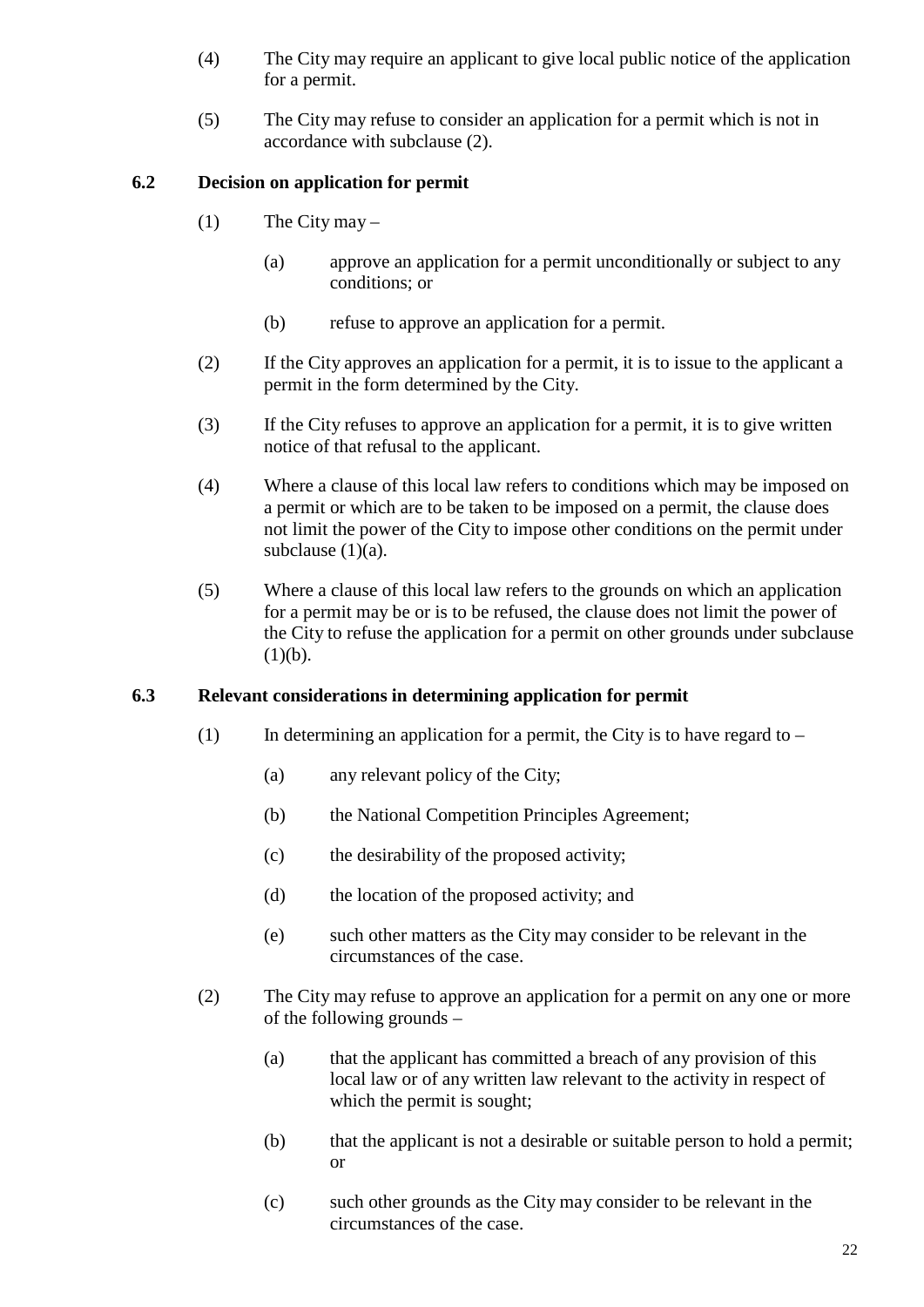#### <span id="page-27-1"></span><span id="page-27-0"></span>**6.4 Conditions which may be imposed on a permit**

The City may approve an application for a permit subject to conditions relating to -

- (a) the payment of a fee;
- (b) the duration and commencement of the permit;
- (c) the commencement of the permit being contingent on the happening of an event;
- (d) the rectification, remedying or restoration of a situation or circumstance reasonably related to the application;
- (e) the approval of another application for a permit which may be required by the City under any written law;
- (f) the area of the district to which the permit applies;
- (g) where a permit is issued for an activity which will or may cause damage to a public place, the payment of a deposit or bond against such damage;
- (h) the obtaining of public risk insurance in an amount and on terms reasonably required by the City; and
- (i) the provision of an indemnity from the permit holder indemnifying the City in respect of any injury to any person or any damage to any property which may occur in connection with the use of the public place by the permit holder.

#### <span id="page-27-2"></span>**6.5 Imposing conditions under a policy**

 $(1)$  In this clause –

**"policy"** means a policy of the City adopted by the Council containing conditions subject to which an application for a permit may be approved under clause  $6.2(1)(a)$ .

- (2) Under clause 6.2(1)(a) the City may approve an application subject to conditions by reference to a policy.
- (3) The City is to give a copy of the policy, or the part of the policy which is relevant to the application for a permit, with the form of permit referred to in clause 6.2(2).
- (4) An application for a permit is to be taken not to have been approved subject to the conditions contained in a policy until the City gives the permit holder a copy of the policy or the part of the policy which is relevant to the application.
- (5) Sections 5.94 and 5.95 of the Act apply to a policy and, for that purpose, a policy is to be taken to be information within section 5.94(u)(i) of the Act.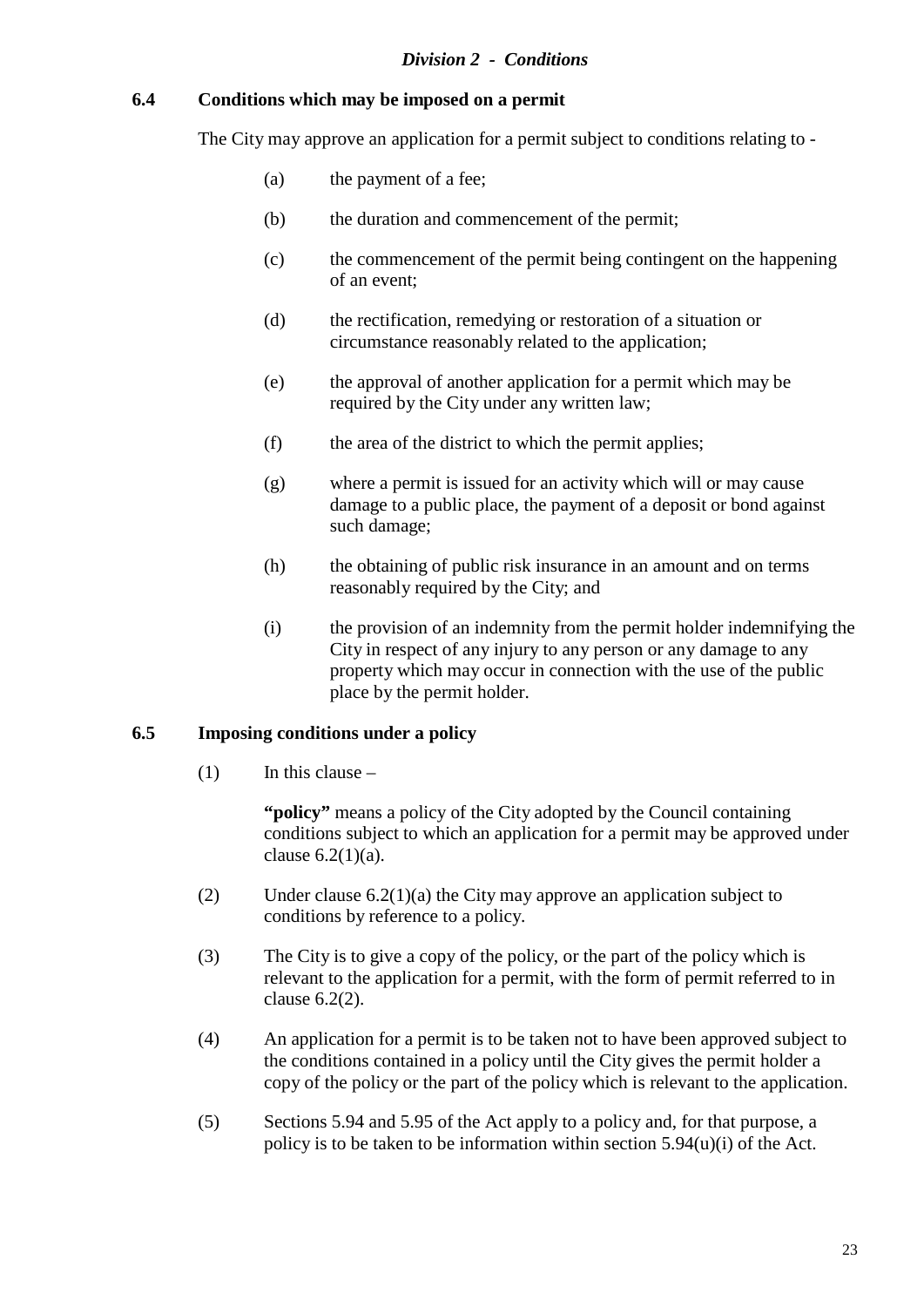#### <span id="page-28-0"></span>**6.6 Compliance with and variation of conditions**

- (1) Where an application for a permit has been approved subject to conditions, or where a permit is to be taken to be subject to conditions under this local law, the permit holder must comply with each of those conditions.
- (2) The City may vary the conditions of a permit, and the permit holder must comply with those conditions as varied.

#### *Division 3 - General*

#### <span id="page-28-2"></span><span id="page-28-1"></span>**6.7 Duration of permit**

A permit is valid for one year from the date on which it is issued, unless it is  $-$ 

- (a) otherwise stated in this local law or in the permit; or
- (b) cancelled under clause 6.10.

#### <span id="page-28-3"></span>**6.8 Renewal of permit**

- (1) A permit holder may apply to the City in writing prior to expiry of a permit for the renewal of the permit.
- (2) The provisions of  $-$ 
	- (a) this Part; and
	- (b) any other provision of this local law relevant to the permit which is to be renewed,

apply, with appropriate modifications to an application for the renewal of a permit.

#### <span id="page-28-4"></span>**6.9 Transfer of permit**

- (1) An application for the transfer of a valid permit is to  $-$ 
	- (a) be made in writing;
	- (b) be signed by the permit holder and the proposed transferee of the permit;
	- (c) provide such information as the City may require to enable the application to be determined; and
	- (d) be forwarded to the City together with any fee imposed and determined by the City under and in accordance with sections 6.16 to 6.19 of the Act.
- (2) The City may approve an application for the transfer of a permit, refuse to approve it or approve it subject to any conditions.
- (3) Where the City approves an application for the transfer of a permit, the transfer may be effected by –
	- (a) an endorsement on the permit signed by the CEO or an authorised person or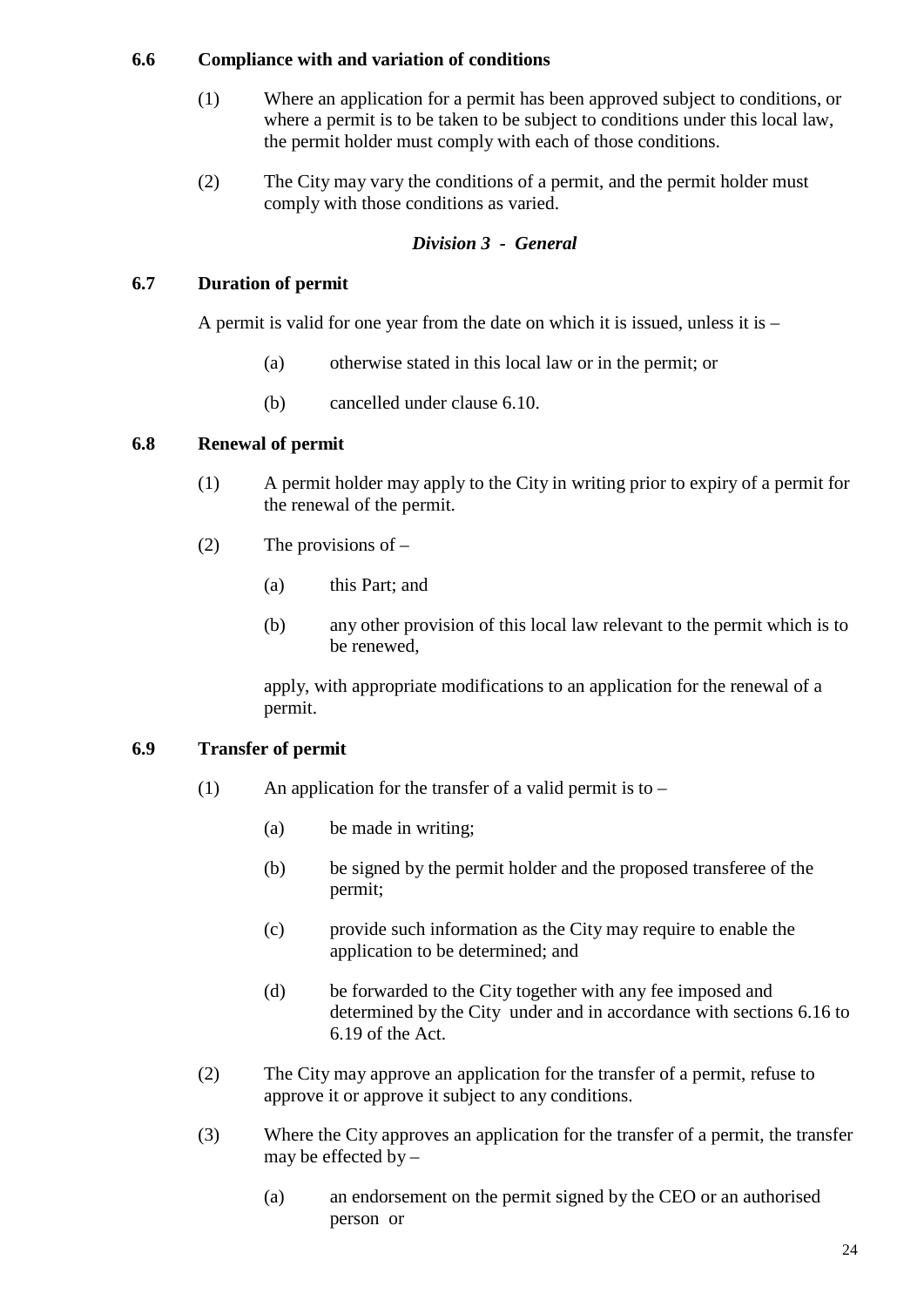- (b) issuing to the transferee a permit in the form determined by the City.
- (4) Where the City approves an application for the transfer of a permit, it is not required to refund any part of any fee paid by the former permit holder.

#### <span id="page-29-0"></span>**6.10 Production of permit**

A permit holder must produce to an authorised person her or his permit immediately on being required to do so by that authorised person.

#### <span id="page-29-1"></span>**6.11 Cancellation of permit**

- (1) Subject to clause 8.1, a permit may be cancelled by the City if the permit holder has not complied with -
	- (a) a condition of the permit; or
	- (b) a provision of any written law which may relate to the activity regulated by the permit.
- (2) If a permit is cancelled, the permit holder
	- (a) must return the permit to the City as soon as practicable ; and
	- (b) is to be taken to have forfeited any fees paid in respect of the permit.

#### <span id="page-29-2"></span>**6.12 Nominee of permit holder**

Where a permit holder by reason of illness, accident or other sufficient cause is unable to comply with this local law, the City may at the request of that permit holder authorise another person to be a nominee of the permit holder for a specified period, and this local law and the conditions of the permit apply to the nominee as if he or she was the permit holder.

## **Part 7 - Objections and appeals**

#### <span id="page-29-4"></span><span id="page-29-3"></span>**7.1 Application of Part 9 Division 1 of Act**

The provisions of Division 1 of Part 9 of the Act and regulation 33 of the Regulations apply to a decision –

- (a) to impose conditions on a permit;
- (b) to vary a permit; or
- (c) not to renew or to cancel a permit.

## **Part 8 - Notices**

#### <span id="page-29-6"></span><span id="page-29-5"></span>**8.1 Notice to redirect or repair sprinkler**

Where a lawn or a garden is being watered with a sprinkler which is on the lawn or the garden, in a manner which causes or may cause an inconvenience or obstruction to any person using a thoroughfare, the City may give a notice to the owner or the occupier of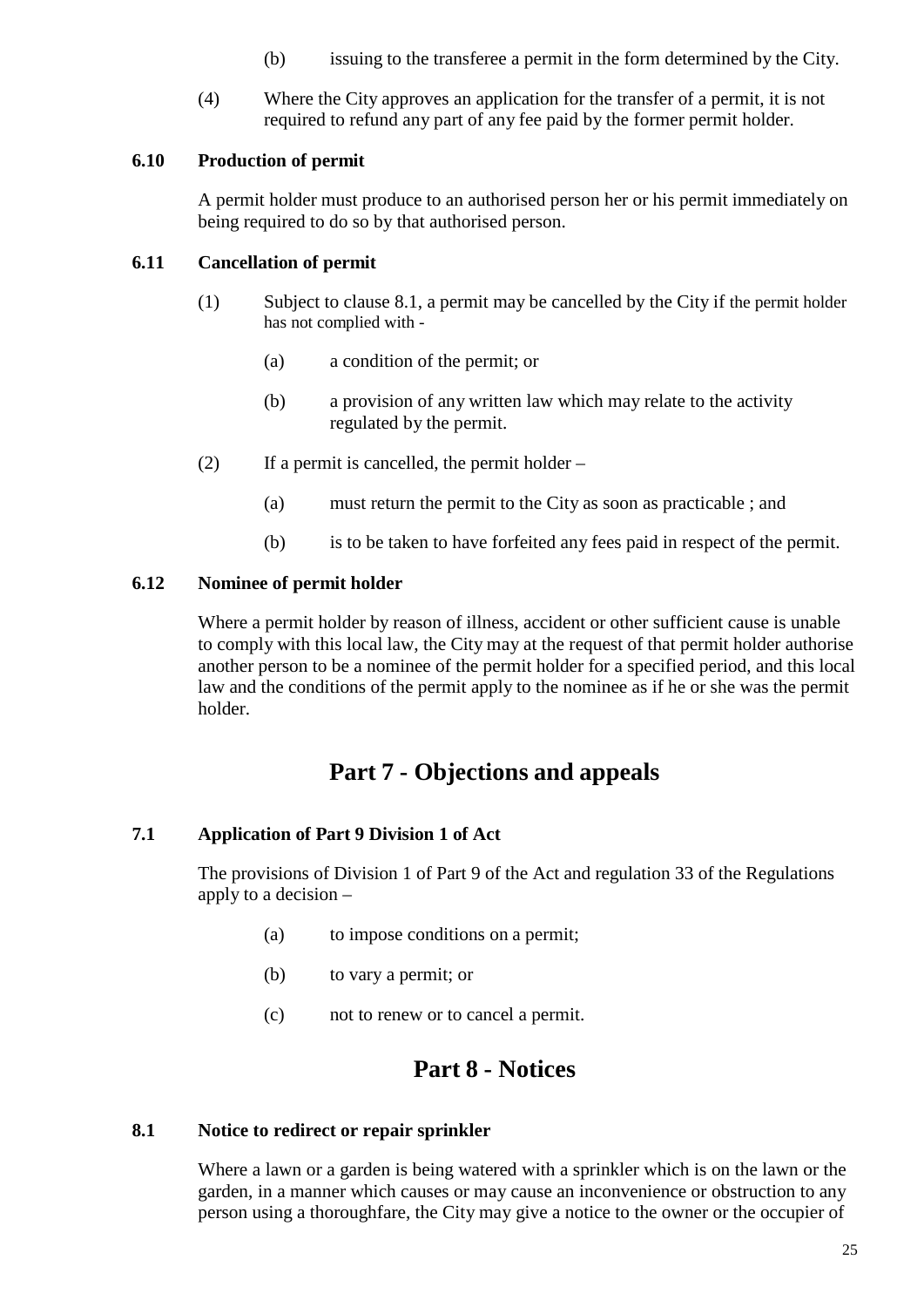the land abutting on the lawn or the garden, requiring the owner or the occupier or both to move or alter the direction of the sprinkler or other watering equipment.

#### <span id="page-30-0"></span>**8.2 Hazardous plants**

- (1) Where a plant in a garden creates or may create a hazard for any person using a thoroughfare, the City may give a notice to the owner or the occupier of the land abutting the garden to remove, cut, move or otherwise deal with that plant so as to remove the hazard.
- (2) Subclause (1) does not apply where the plant was planted by the City.

#### <span id="page-30-1"></span>**8.3 Damage to thoroughfare**

Where any portion of a thoroughfare, kerb, or footpath has been damaged, the City may, by notice to the person who caused the damage, order that person to repair or replace that portion of the thoroughfare to the satisfaction of the City.

#### <span id="page-30-2"></span>**8.4 Thing unlawfully placed on thoroughfare**

Where any thing is placed or remains on a thoroughfare in contravention of this local law, the City may by notice in writing to the owner or the occupier of the property which abuts that portion of the thoroughfare where the thing has been placed or remains, or such other person who may be responsible for the thing being so placed or remaining, require the relevant person to remove the thing.

Note: other powers for the City to give a notice under section  $3.25(1)(b)$  of the Local Government Act *1995 are contained in regulations 6 and 7 of the Local Government (Uniform Local Provisions) Regulations 1996, dealing with obstructing public thoroughfares and encroaching on public thoroughfares, respectively.* 

## **Part 9 - Enforcement**

#### *Division 1 - Notices given under this local law*

#### <span id="page-30-5"></span><span id="page-30-4"></span><span id="page-30-3"></span>**9.1 Offence to fail to comply with notice**

If the City gives a notice under this local law requiring a person to do any thing and that person fails to comply with the notice, he or she commits an offence.

#### <span id="page-30-6"></span>**9.2 City may undertake requirements of notice**

If a person fails to comply with a notice referred to in clause 9.1, the City may do the thing specified in the notice and recover from that person, as a debt, the costs incurred in so doing.

#### *Division 2 - Offences and penalties*

#### <span id="page-30-7"></span>**9.3 Offences**

(1) A person who fails to do anything required or directed to be done under this local law, or who does anything which under this local law that person is prohibited from doing, commits an offence.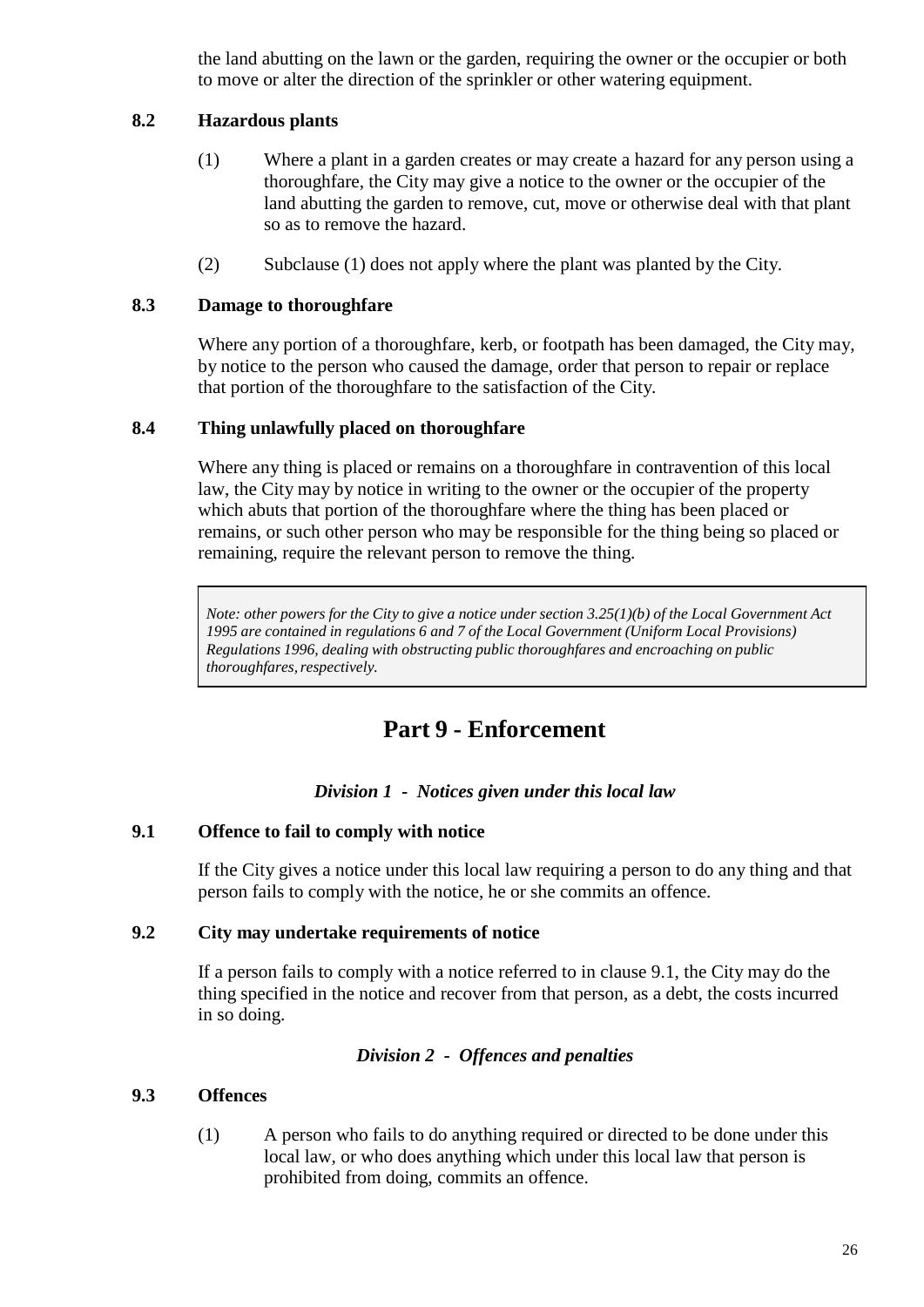(2) A person who commits an offence under this local law is liable, on conviction, to a penalty not exceeding \$5,000 and, if the offence is of a continuing nature, to an additional penalty not exceeding \$500 for each day or part of a day during which the offence has continued.

### <span id="page-31-0"></span>**9.4 Prescribed offences**

- (1) An offence against a clause specified in Schedule 1 is a prescribed offence for the purposes of section 9.16(1) of the Act.
- (2) The amount of the modified penalty for a prescribed offence is that specified adjacent to the clause in Schedule 1.
- (3) For the purpose of guidance only, before giving an infringement notice to a person in respect of the commission of a prescribed offence, an authorised person should be satisfied that –
	- (a) commission of the prescribed offence is a relatively minor matter; and
	- (b) only straightforward issues of law and fact are involved in determining whether the prescribed offence was committed, and the facts in issue are readily ascertainable.

### <span id="page-31-1"></span>**9.5 Forms**

Unless otherwise specified, for the purposes of this local law -

- (a) where a vehicle is involved in the commission of an offence, the form of the notice referred to in section 9.13 of the Act is that of Form 1 in Schedule 1 of the Regulations;
- (b) the form of the infringement notice given under section 9.16 of the Act is that of Form 2 in Schedule 1 of the Regulations; and
- (c) the form of the notice referred to in section 9.20 of the Act is that of Form 3 in Schedule 1 of the Regulations.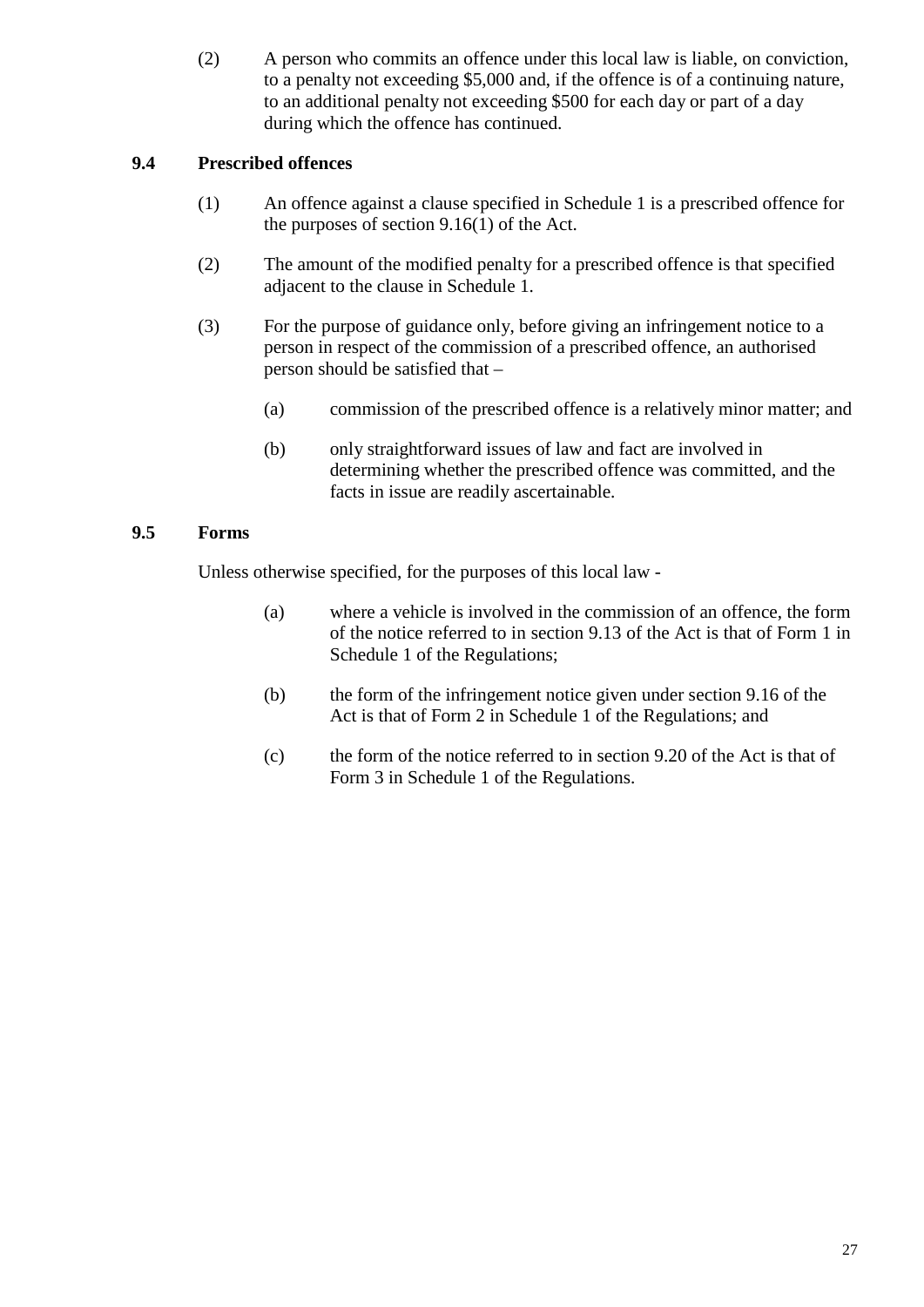### **Schedule 1 - Prescribed offences**

<span id="page-32-0"></span>

| <b>CLAUSE</b> | <b>DESCRIPTION</b>                                                                                       | <b>MODIFIED</b><br><b>PENALTY \$</b> |
|---------------|----------------------------------------------------------------------------------------------------------|--------------------------------------|
| 2.1(a)        | Removal of tree on thoroughfare or verge                                                                 | 350                                  |
| 2.1(b)        | Damaging lawn or garden                                                                                  | 125                                  |
| 2.1(c)        | Obstructing or causing a hazard on thoroughfare or verge                                                 | 200                                  |
| 2.1(d)        | Damaging or interfering with a thoroughfare or structure                                                 | 350                                  |
| 2.1(e)        | Playing games so as to impede vehicles or persons on thoroughfare                                        | 125                                  |
| 2.1(f)        | Riding of skateboard or similar device on mall or verandah of shopping<br>centre                         | 125                                  |
| 2.2(1)(a)     | Digging a trench through a kerb or footpath without a permit                                             | 200                                  |
| 2.2(1)(b)     | Throwing or placing anything on a verge without a permit                                                 | 200                                  |
| 2.2(1)(c)     | Causing obstruction to vehicle or person on thoroughfare without a permit                                | 200                                  |
| 2.2(1)(d)     | Causing obstruction to water channel on thoroughfare without a permit                                    | 250                                  |
| 2.2(1)(e)     | Placing or draining offensive fluid on thoroughfare without a permit                                     | 250                                  |
| 2.2(1)(g)     | Lighting a fire on a thoroughfare without a permit                                                       | 350                                  |
| 2.2(1)(h)     | Installing pipes or stone on thoroughfare without a permit                                               | 200                                  |
| 2.2(1)(i)     | Felling tree onto thoroughfare without a permit                                                          | 200                                  |
| 2.2(1)(j)     | Installing a hoist or other thing on a structure or land for use over a<br>thoroughfare without a permit | 350                                  |
| 2.2(1)(k)     | Creating a nuisance on a thoroughfare without a permit                                                   | 200                                  |
| 2.2(1)(1)     | Placing a bulk rubbish container on a thoroughfare without a permit                                      | 200                                  |
| 2.2(1)(m)     | Interfering with anything on a thoroughfare without a permit                                             | 200                                  |
| 2.2(1)(n)     | Prune or lop a tree without a permit                                                                     | 250                                  |
| 2.3(1)        | Consumption or possession of liquor on thoroughfare                                                      | 125                                  |
| 2.4(1)        | Failure to obtain permit for temporary crossing                                                          | 250                                  |
| 2.5(2)        | Failure to comply with notice to remove crossing and reinstate kerb                                      | 350                                  |
| 2.8(1)        | Installation of verge treatment other than permissible verge treatment                                   | 250                                  |
| 2.9           | Failure to maintain permissible verge treatment or placement of obstruction<br>on verge                  | 200                                  |
| 2.10          | Failure to comply with notice to rectify default                                                         | 200                                  |
| 2.16(2)       | Failure to comply with sign on public place                                                              | 125                                  |
| 2.18(2)       | Driving or taking a vehicle on a closed thoroughfare                                                     | 350                                  |
| 3.2           | Placing advertising sign or affixing any advertisement on a thoroughfare or<br>verge                     | 125                                  |
| 3.3(2)        | The erection or placing of a portable direction sign contrary to the Local Law                           | 125                                  |
| 4.1(1)        | Animal or vehicle obstructing a public place or City property                                            | 125                                  |
| 4.2(2)(a)     | Animal on thoroughfare when not led, ridden or driven                                                    | 125                                  |
| 4.2(2)(b)     | Animal on public place with infectious disease                                                           | 125                                  |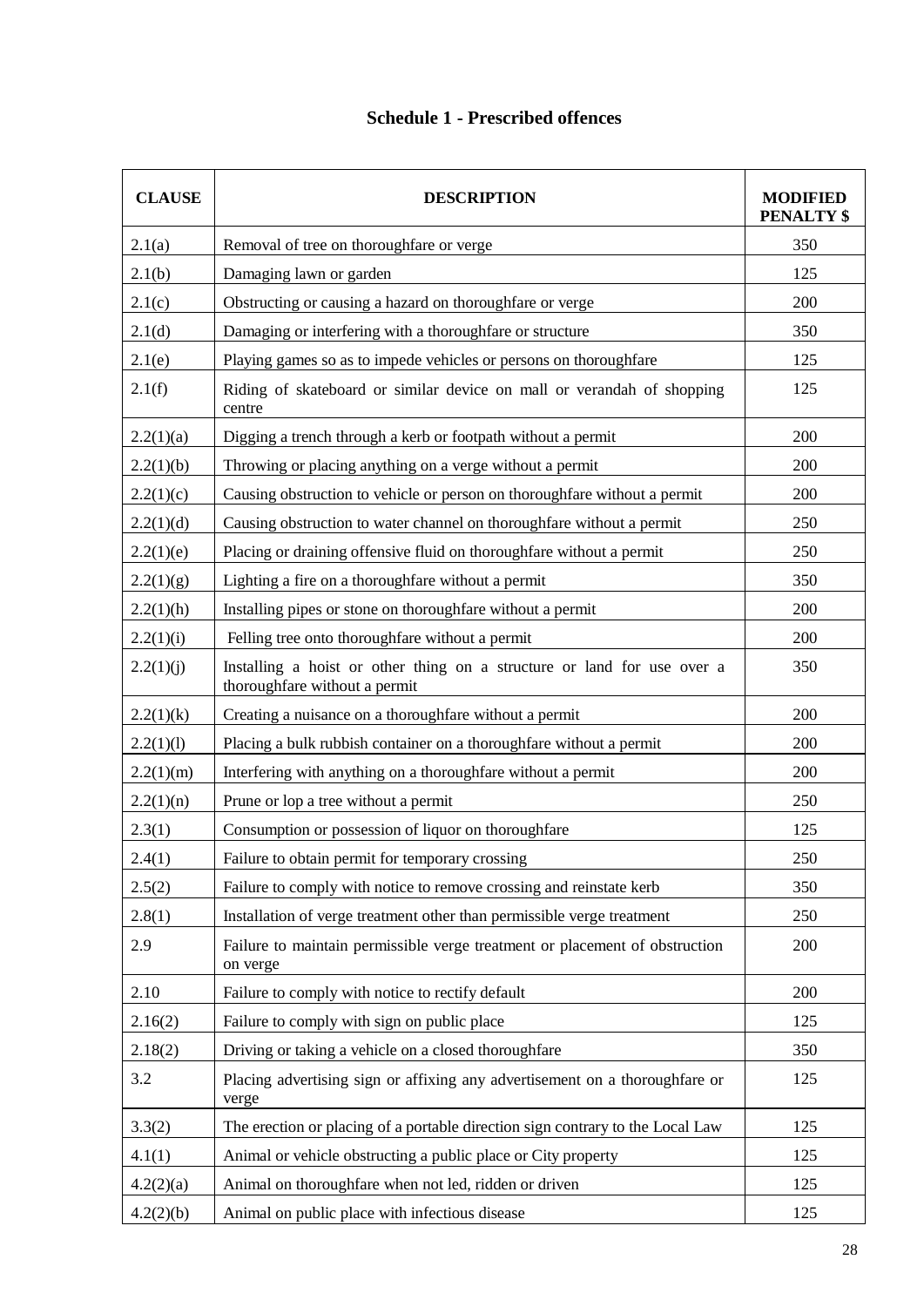| 4.2(2)(c) | Training or racing animal on thoroughfare in built-up area                          | 125 |
|-----------|-------------------------------------------------------------------------------------|-----|
| 4.2(2)(d) | Failure to remove animal excreta                                                    | 125 |
| 4.2(3)    | Horse led, ridden or driven on thoroughfare in built-up area                        | 125 |
| 4.6       | Person leaving shopping trolley in public place other than trolley bay              | 125 |
| 4.7(2)    | Failure to remove shopping trolley upon being advised of location                   | 200 |
| 5.2(1)    | Conducting of stall in public place without a permit                                | 350 |
| 5.3(1)    | Trading without a permit                                                            | 350 |
| 5.6(1)(a) | Failure of stallholder or trader to display or carry permit                         | 125 |
| 5.6(1)(b) | Stallholder or trader not displaying valid permit                                   | 125 |
| 5.6(1)(c) | Stallholder or trader not carrying certified scales when selling goods by<br>weight | 125 |
| 5.6(2)    | Stallholder or trader engaged in prohibited conduct                                 | 125 |
| 5.8       | Performing in a public place without a permit                                       | 125 |
| 5.9(2)    | Failure of performer to move onto another area when directed                        | 125 |
| 5.13      | Establishment or conduct of outdoor eating facility without a permit                | 350 |
| 6.6       | Failure to comply with a condition of a permit                                      | 200 |
| 6.10      | Failure to produce permit on request of authorised person                           | 125 |
| 9.1       | Failure to comply with notice given under local law                                 | 200 |